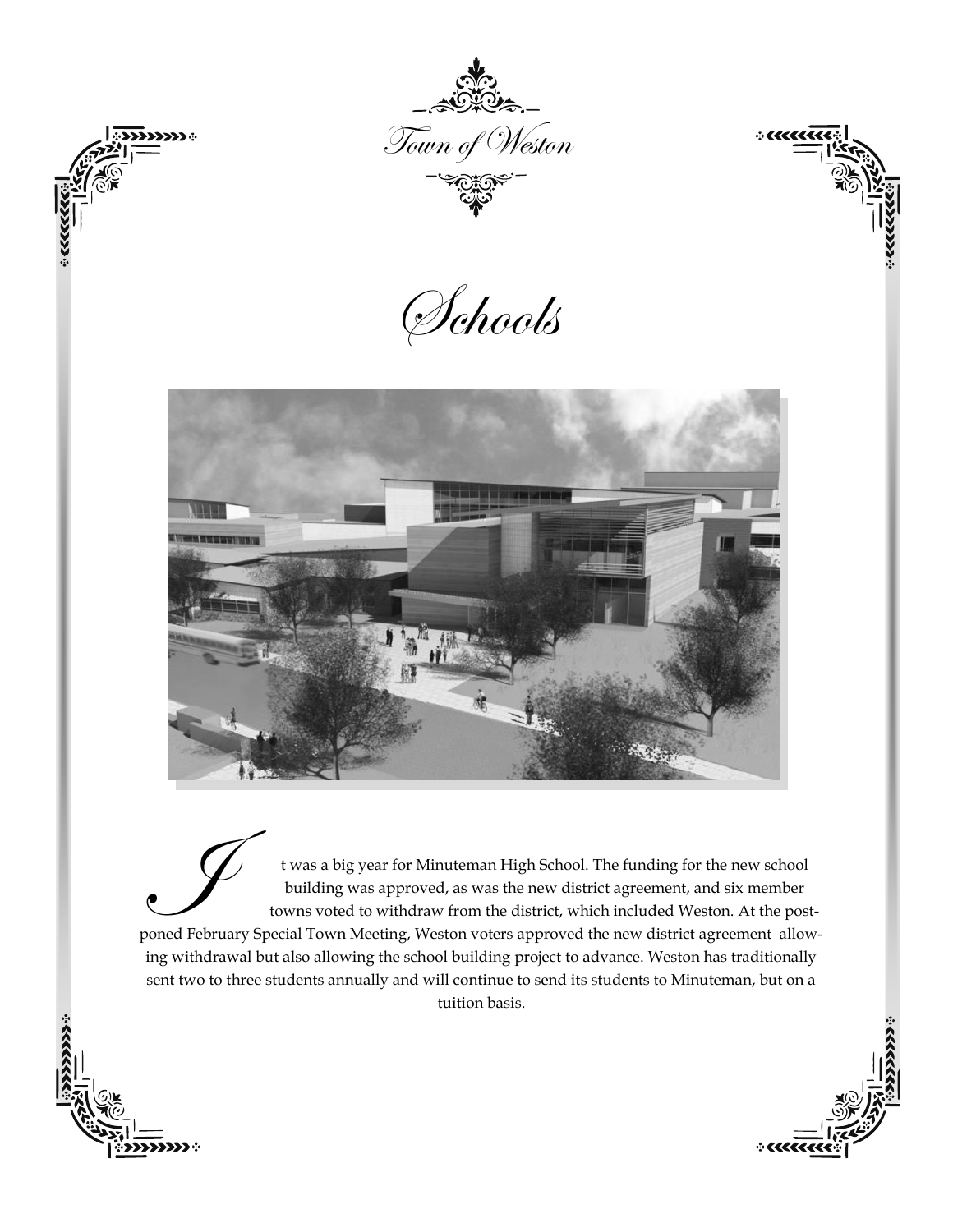# **REPORT OF THE WESTON PUBLIC SCHOOLS**



*Walk to School Day 2016*

The Weston School Committee is pleased to present this annual report to the residents of Weston. The following information is included:

- Vision Statement
- Administrative Leadership Changes
- Enrollment and Class Size Policy
- Budget
- Curriculum and Other Initiatives
- Metco Program
- High School Academic Achievement
- WEEFC
- Retirements

The School Committee hires and evaluates the Superintendent, sets the budget, and establishes policy. In furtherance of these objectives, the School Committee uses the vision statement as a guide in decision



making. The vision statement was approved in July 1996 and continues to provide a framework in educating and shaping lifelong learners. The Weston Public Schools' Vision Statement provides:

 The Weston Public Schools are committed to excellence in learning for further education and work, for civic responsibility, and for the love of learning

• The Weston Public Schools will achieve excellence in learning through collaboration among community, parents, administration, faculty, and students. Recognizing that learning is a lifelong process, all partners in the school community will use imagination, reflection, invention, rational inquiry and judgment to anticipate the demands of the future and to support the learning of others

 The curriculum will include both subject-based and interdisciplinary instruction for grades K-12. A Weston education will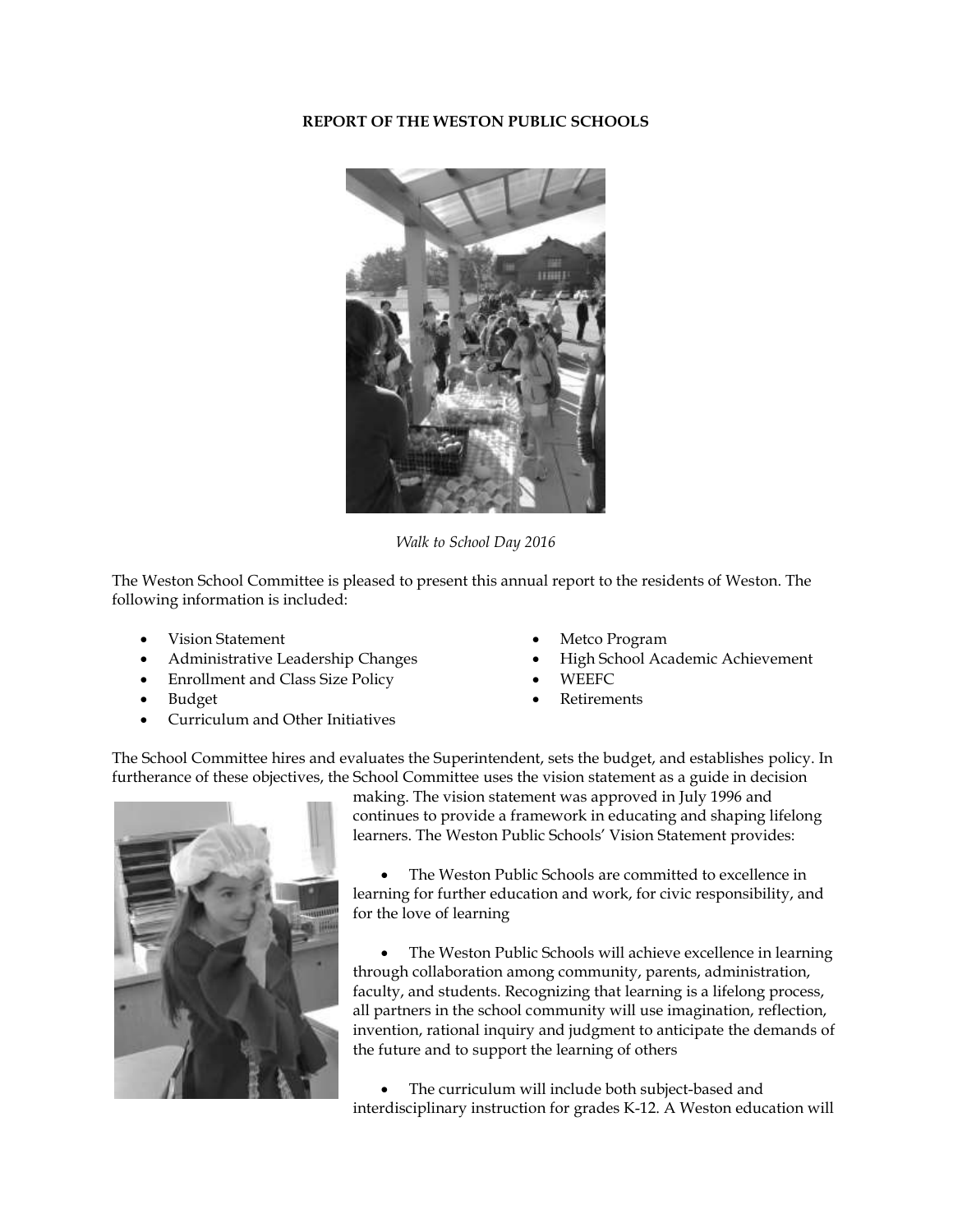provide students with a broad knowledge base, integrating the arts, technology, communications and core academic areas. Graduates will be able to write and speak effectively, and will develop the problem solving and critical thinking skills necessary to participate productively in a constantly changing, culturally diverse and complex world

 The learning environment in Weston will stimulate and support all students in their intellectual, social, and personal growth to prepare them to become good citizens and to enable them to achieve whatever personal or career goals they pursue. Students will be encouraged to take risks and assume responsibilities; they will respect themselves and others, and be committed to serving the wider community with honesty and integrity.

#### Administrative Leadership Changes

The Weston Public Schools experienced changes in leadership during the 2015 – 2016 academic year. Dr. John Brackett completed his one-year term as Interim Superintendent on June 30, 2016. Dr. Brackett's "Just Start" philosophy and broad experience helped the Weston Public Schools move forward in a number of important areas during his tenure. We wish Dr. Brackett well in his next endeavors.



*Dr. Brackett, Country School Principal Mrs. Maguire, and Dr. Tremblay*

After an extensive process, the School Committee voted unanimously on November 23, 2015 to hire Dr. Robert Tremblay as Superintendent to start July 1, 2016. Dr. Tremblay came to Weston from the Milford Public Schools where he was the Superintendent for the past nine years. Prior to his role as Superintendent, he held various roles in the Milford Schools, including Principal, Assistant Principal and teacher.

In addition to the change in the Superintendent's position, Weston Public Schools welcomed Country School Principal Ms. Erin Maguire and Assistant Director of Student Services Ms. Jennifer Truslow to its administrative team. Dr. Christine Price, who was the Principal of Country School for the last five years, accepted the position as Head of School at the Riverbend School in Natick in the spring. Ms. Maguire had been an Assistant Principal in Lexington and had previously taught kindergarten, third grade and special education in Newton and Lexington. Ms. Truslow joined the Weston Public Schools after serving as Vice Principal for Student Services at the Brown Middle School in Newton where she had also served as a special education teacher.

Two new teacher leaders were appointed, as well. Dr. Kerry Dunne joined the History and Social Studies department as the 6-12 Department Head. Dr. Dunne joins the district from Boston where she had been the Director of History and Social Studies. Prior to that, she had been the K-12 Social Studies Director at the Arlington Public Schools. Ms. Kathleen Baker was appointed the Director of World Languages for grades 1-12. Ms. Baker has been a World Language Teacher for the Weston Public Schools since 2001. She has served on numerous committees, including cochairing the 2011 New England Association of Schools and Colleges review at Weston High School.

## Enrollment and Class Size Policy

After many years of high and steady enrollment, the Weston Public Schools is experiencing a decline in student enrollment. This drop had been anticipated based on the census data and national trends.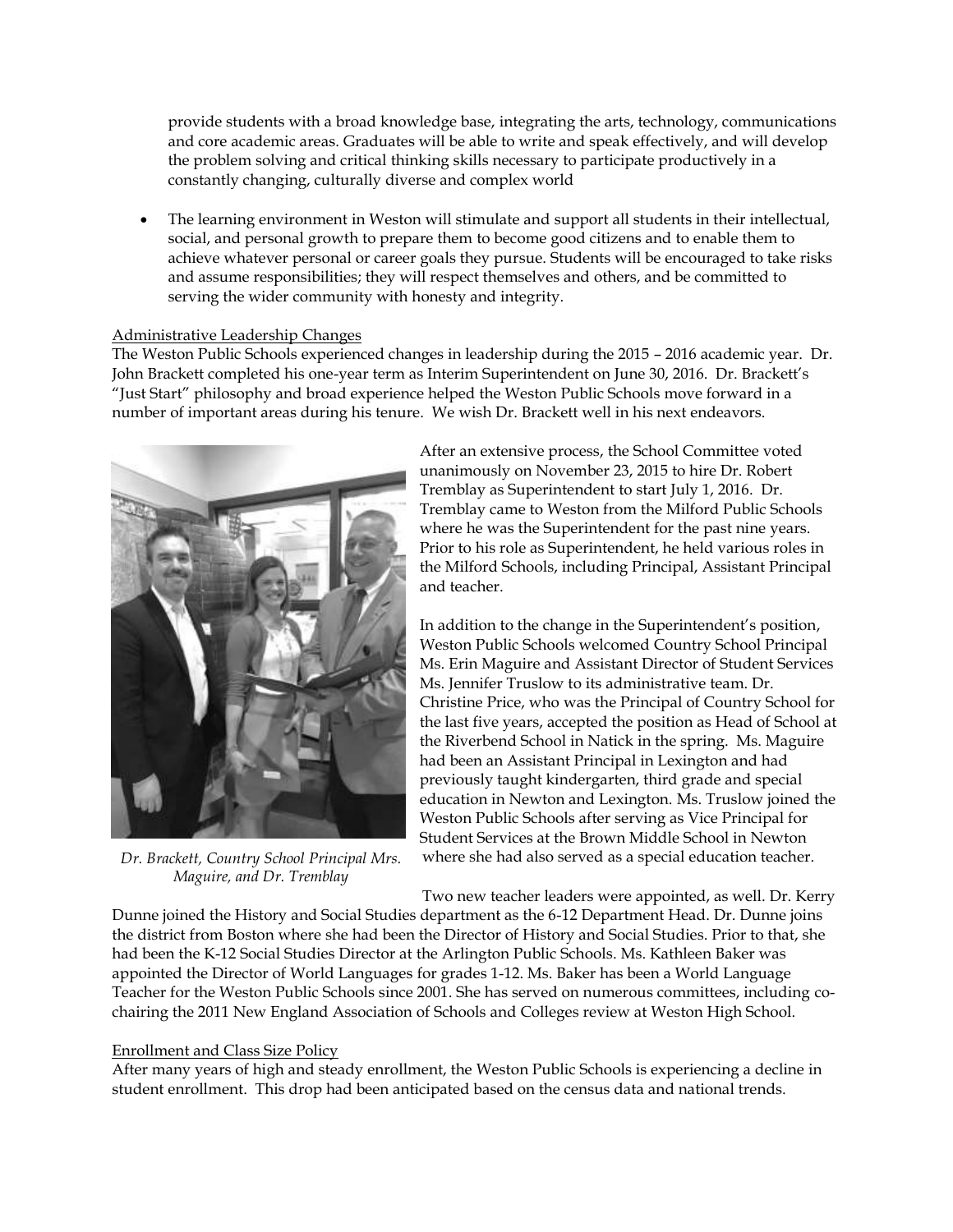

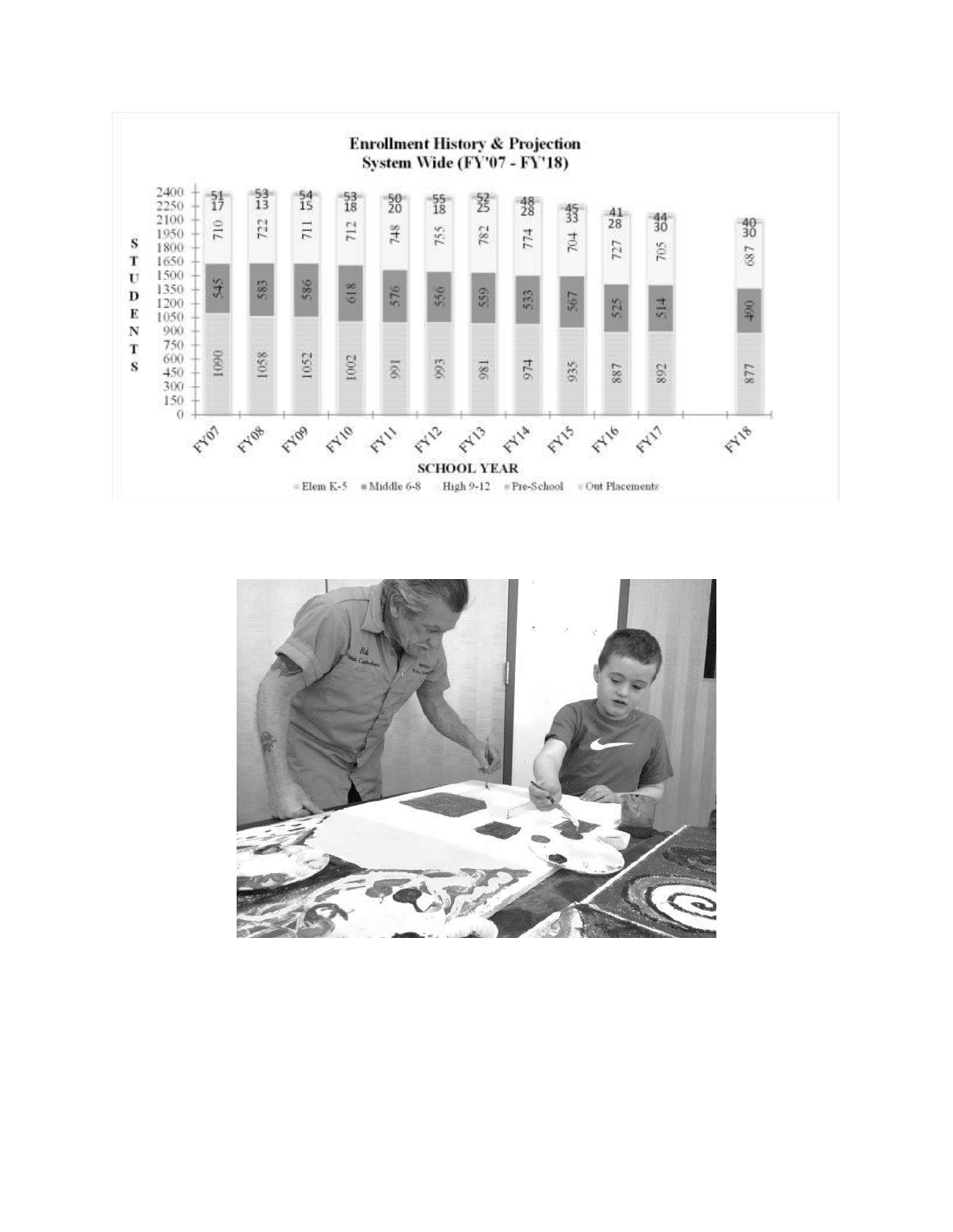

The chart below reflects the number of Weston children enrolled outside of the Weston Public Schools.

## *Class Size Policy*

In 2005, the School Committee approved the Class Size Policy for Kindergarten through Grade 5. Specifically, the policy dictates the range per classroom for Kindergarten and Grade 1 at 17–21 students, Grade 2 and 3 at 18-22 students, and Grade 4 and 5 at 20-24 students. Every effort is made to section classes in accordance with this policy. At times, because of late registrations or children moving out of district, a class size can go outside the parameters of the approved policy. Additionally, staffing patterns are affected by mandated staffing in Special Education and English Language Learners (ELL); or in a change in the Program of Studies at the Middle School and High School. Oversubscribed or undersubscribed courses are only allowed to run with review and approval of the Superintendent and School Committee.

| Grade          | Range<br>(Min-<br>Max) | Target | $09-10$ | 10-11 | 11-12 | 12-13 | 13-14 | 14-15 | $15 - 16$ | $16 - 17$ |
|----------------|------------------------|--------|---------|-------|-------|-------|-------|-------|-----------|-----------|
| К              | 17-21                  | 19     | 17.1    | 19.7  | 17.1  | 19.3  | 17.7  | 17.4  | 18.1      | 18.1      |
|                | 17-21                  | 19     | 20.9    | 18.8  | 17.9  | 19.5  | 19.1  | 18.0  | 17.3      | 19.0      |
| $\overline{2}$ | 18-22                  | 20     | 19.9    | 20.0  | 19.4  | 18.9  | 20.5  | 19.4  | 18.7      | 19.1      |
| 3              | 18-22                  | 20     | 21.1    | 20.0  | 20.8  | 20.1  | 19.4  | 19.9  | 19.4      | 18.9      |
| $\overline{4}$ | 20-24                  | 22     | 20.6    | 22.0  | 20.6  | 20.8  | 20.9  | 20.3  | 19.5      | 23.8      |
| 5              | 20-24                  | 22     | 20.4    | 20.6  | 22.9  | 21.5  | 21.3  | 21.8  | 20.0      | 19.6      |

|  |  | Average Number of Pupils per Classroom - Grades K-5 |  |
|--|--|-----------------------------------------------------|--|
|  |  |                                                     |  |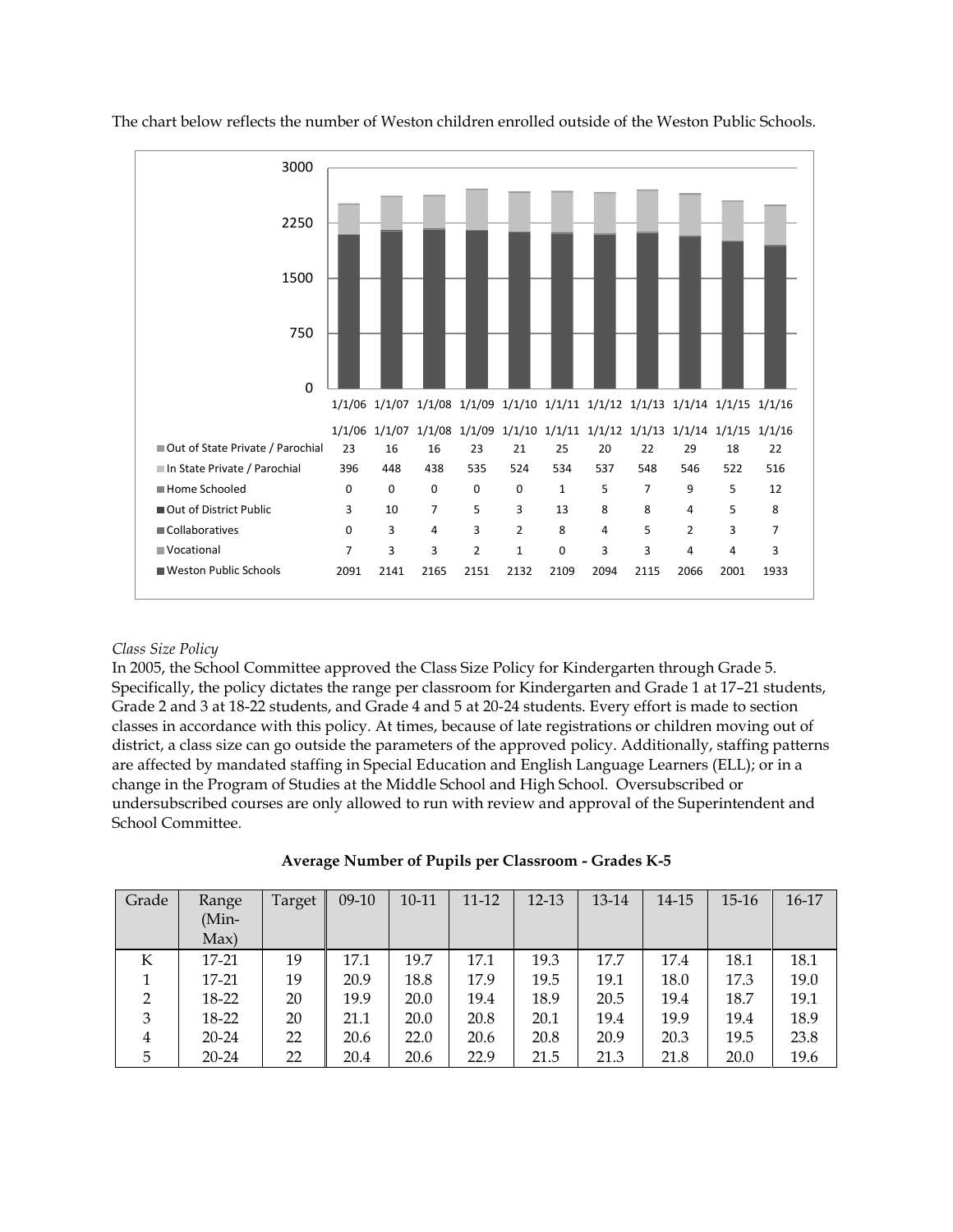At the Middle and High schools, the range, median and mean for the classes by department are calculated each year. The guidelines for Middle and High schools are 21-27 students per classroom with a target of 24. At the High School, the minimum class size is 12 unless prior approval by the Superintendent and School Committee is obtained. The following tables provide a three-year range of data.

| Middle             | $14 - 15$    | 14-15  | $14 - 15$ | $15-16$             | $15-16$ | $15-16$ | $16-17$             | 16-17  | $16-17$ |
|--------------------|--------------|--------|-----------|---------------------|---------|---------|---------------------|--------|---------|
| <b>School</b>      | Range        | Median | Mean      | Range               | Median  | Mean    | Range               | Median | Mean    |
| English            | 15 to 25     | 21     | 20.90     | 15 to 24            | 21      | 20.80   | 14 to 24            | 19     | 19.90   |
| Social Studies     | $15$ to $26$ | 23     | 21.80     | 16 to 24            | 21      | 20.80   | 14 to 24            | 21     | 20.50   |
| <b>Mathematics</b> | $15$ to $29$ | 20     | 20.10     | $10 \text{ to } 24$ | 20      | 19.10   | $12 \text{ to } 24$ | 18.5   | 19.20   |
| World Lang.        | 12 to 24     | 19     | 17.90     | $13$ to $23$        | 19      | 18.30   | $13 \text{ to } 24$ | 19     | 18.20   |
| Science            | 15 to 25     | 23     | 21.60     | 16 to 24            | 21      | 20.90   | 14 to 25            | 21     | 20.50   |

# **Average Number of Pupils per Classroom - Grades 6-8**

# **Average Number of Pupils per Classroom - Grades 9-12**

| High<br><b>School</b> | 14-15<br>Range      | 14-15<br>Median | 14-15<br>Mean | $15-16$<br>Range | $15-16$<br>Median | $15-16$<br>Mean | $16-17$<br>Range | 16-17<br>Median | 16-17<br>Mean |
|-----------------------|---------------------|-----------------|---------------|------------------|-------------------|-----------------|------------------|-----------------|---------------|
| English               | 11 to 24            | 19              | 18.80         | 11 to 24         | 18                | 18.40           | 10 to 24         | 19              | 18.80         |
| Social Studies        | $10 \text{ to } 24$ | 17              | 16.90         | 11 to $24$       | 19                | 19.20           | $13$ to $24$     | 18.5            | 19.10         |
| Mathematics           | 8 to 25             | 17.5            | 18.00         | 12 to 25         | 19                | 18.00           | 9 to 25          | 19              | 19.10         |
| World Lang.           | $10 \text{ to } 24$ | 19              | 18.30         | $9$ to $24$      | 17.5              | 16.90           | 6 to 24          | 17              | 16.80         |
| Science               | 11 to 24            | 20              | 19.40         | 10 to 24         | 21                | 19.30           | 9 to 24          | 21              | 19.00         |

## Budget

The School Committee is ever mindful of the generosity of the Town's residents, many of whom do not have children currently enrolled in the schools. Accordingly, the process to develop the budget takes many months. The vision statement, budget guidelines, School Committee policies, and curriculum changes provide guidance in developing the budget. The Superintendent, with input from the administrative team, begins to build the budget in October and November. In January, the Superintendent presents a proposed budget to School Committee for consideration. Over the course of the next two to three months, the proposed budget is discussed and evaluated by the full School Committee and the School Committee Budget Subcommittee. The Budget Subcommittee also discusses and reviews the proposed budget with the members of the Finance Committee assigned to the school budget. Changes to the proposed budget are typically made during this period. These changes are the result of: 1) feedback on the proposed budget; and 2) known changes, such as newly fixed fuel costs or previously unknown special education accommodations due to a recent Individualized Education Program (IEP) review.

The fiscal year 2016 Approved Budget was \$37,483,440, a 1.96 percent increase over fiscal 2015. The "Salary and Other Compensation" line item has the most significant impact on the school budget. This year, monies spent on this line item accounted for approximately 86 percent of the overall budget.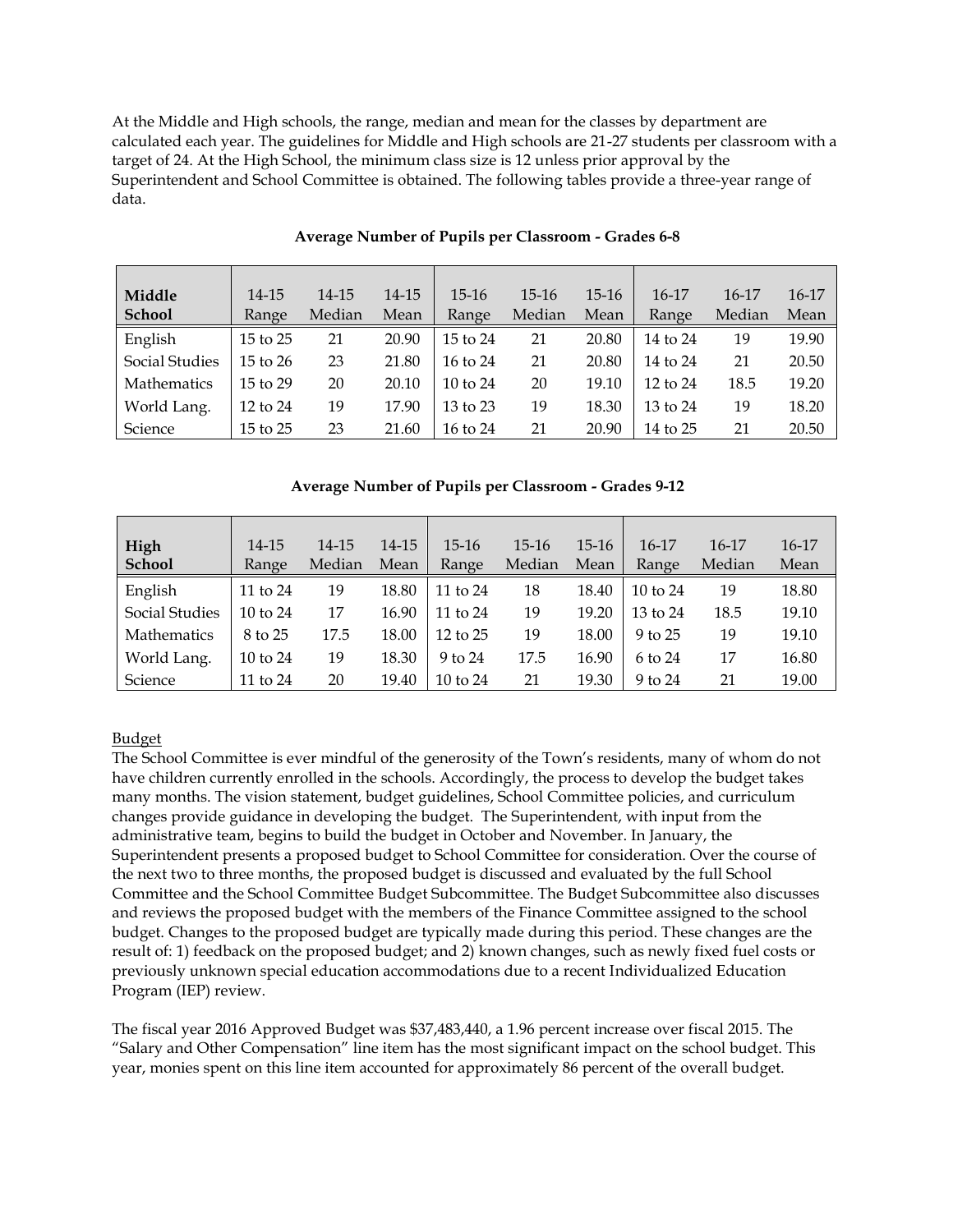| Category                                    | FY'15<br>Actual | FY'16<br>Actual |
|---------------------------------------------|-----------------|-----------------|
| Salary and Other Compensation               | \$31,733,883    | \$32,060,946    |
| <b>Instructional Materials and Supplies</b> | \$1,027,307     | \$1,123,410     |
| <b>Contracted Services</b>                  | \$838,940       | \$906,705       |
| <b>Contracted Student Services</b>          | \$3,151,510     | \$3,195,341     |
| <b>Utilities</b>                            | \$1,106,183     | \$1,004,916     |
| Equipment                                   | \$506,189       | \$774,486       |
| State Aid and Offset Accounts               | \$(1,614,235)   | \$(1,582,364)   |
| <b>Total</b>                                | \$36,749,777    | \$37,483,440    |

# **School Budget for Fiscal Years 2015 and 2016**



# Curriculum and Other Initiatives



*Dr. Price with Elementary Students Musical celebration at Country School*

The district continues to experience innovative changes in the classroom. These changes can be seen in curriculum adjustment and alignment; a focus on innovation in teaching and learning with a "just start" approach; and a continued shift in state-mandated testing.

The Mathematics Department has begun a two-year shift from three to two levels in the Middle School, mirroring the offerings at the High School. In addition, a math modeling course and discrete math were added to the middle school program of studies on an "as needed" basis for larger cohorts of students requiring an additional challenge in this area. Changes in the curriculum and overall program in our sciences continue to be developed and added. Elementary students are experiencing place-based, experiential inquiry on the Case Campus. Trips to the vernal pool are woven into science and social studies inquiry, and measurements of air and water temperature tie to mathematics. The high school engineering course continues to evolve and challenge students with real-world problems, such as water delivery to drought areas.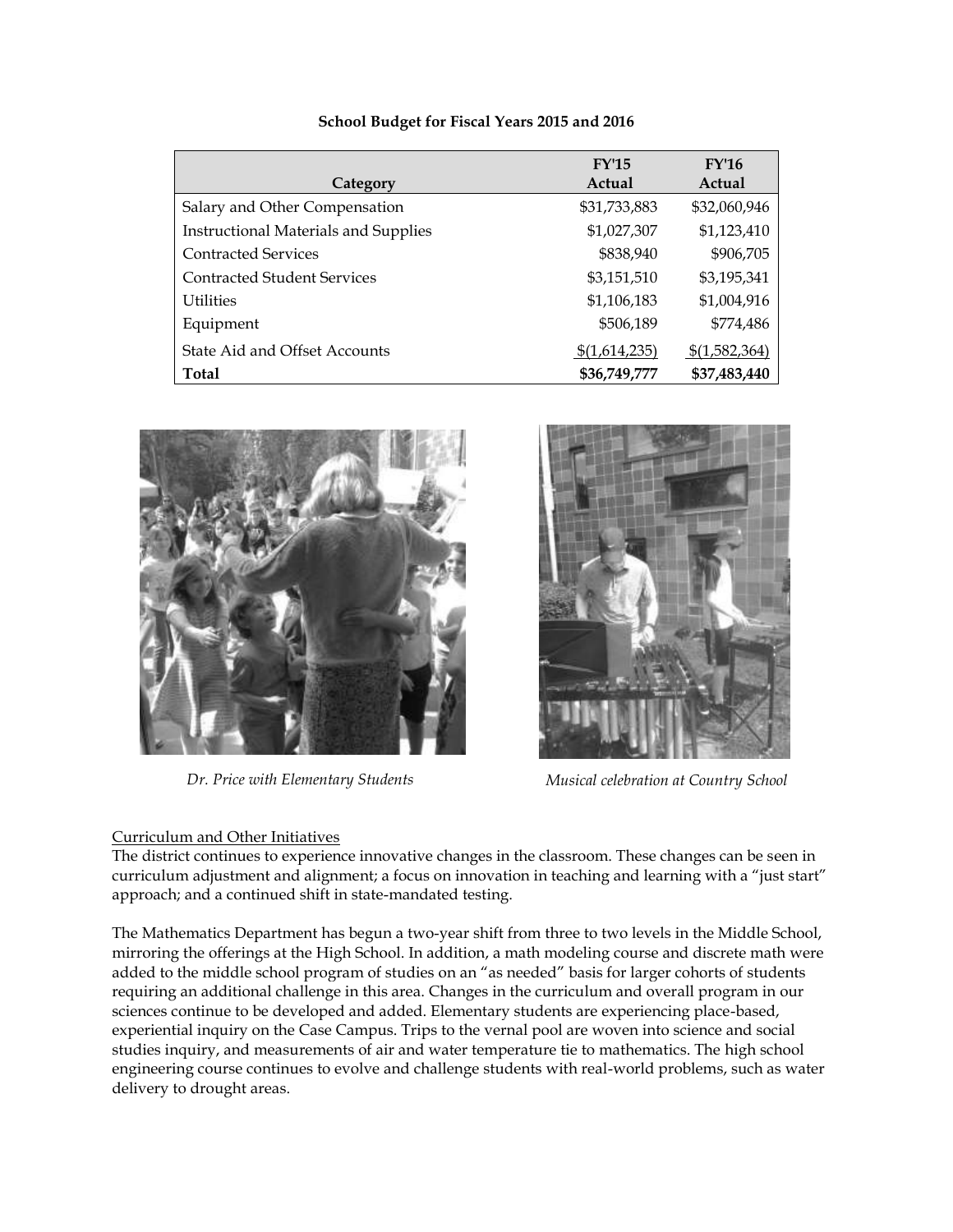Dr. Brackett's invitation to "just start" provided opportunities for innovation across the schools. As a result, numerous initiatives were established, and many were supported with funds from the Weston Education Enrichment Fund Committee (WEEFC). Some of these new initiatives included: the Woodland School innovation space (iLab); experiential and place-based learning (all schools); Country School's partnership with the Elm Bank Horticultural Center in Wellesley; the High School's June Academy planning and preparation for the 2016-2017 school year; and the Middle School's focus on project-based learning.

The English Language Arts (ELA)/Drama Department completed and presented a comprehensive selfstudy during the 2015-2016 school year. This review was overseen by

Assistant Superintendent of Curriculum and Instruction Pamela Bator, 6-12 ELA/Drama Department Head Kate Lemons, and Prekindergarten-5 Elementary ELA Curriculum Specialists Katharine Odell, and members of the ELA/Drama faculty. Within this study, academic research and responses from stakeholders were gathered in the areas of program, curriculum, instruction, and communications. Questions were lifted from this study about writing across the curriculum, spelling and grammar experiences, differentiation, vertical alignment, and other areas. In November 2016, the second phase of

the program review, an external review, began by welcoming the External Review Committee, chaired by Dr. Mary Ann Cappiello, associate professor of Lesley University. This committee, comprised of primary and secondary educators, public and private school educators, a college professor, and a Weston student alumna, visited all schools and hosted numerous forums to listen and learn about the PK-12 ELA/Drama Department. A formal report will be presented in 2017.

In addition to classroom curriculum updates and the programmatic review, we continue to experience shifts in state-mandated testing. During the 2014-2015 school year, districts were offered the choice of administering either the national Partnership for Assessment of Readiness for College and Careers (PARCC) assessment or the state Massachusetts Comprehensive Assessment System (MCAS) assessment in Grades 3-8. Those districts opting to take the PARCC test were "held harmless," as this was a year to evaluate the test. Weston Public Schools chose to administer the PARCC



assessment in ELA and math to students in Grades 3-8. During 2015-2016, districts were once again offered the choice between PARCC and MCAS, but were encouraged to continue with the PARCC assessment if it had been administered in the prior year. Once again, Weston Public Schools administered PARCC in ELA and math to students in Grades 3-8. Two years of the using the same assessment results provides data that can supplement other academic performance data we collect routinely in our schools.

All students in grades 5 and 8 - 10 also participated in the MCAS assessment, in whole or in part. Because PARCC assesses only ELA and math, MCAS continues to be the assessment used for science proficiency. The science MCAS assessments are given in grade 5 (all science domains and comprehensive of prior years); grade 8 (all science domains and comprehensive of prior years); and either grade 9 (physics) or 10 (biology). The vast majority of our high school students take the grade 9 physics MCAS. In addition, grade 10 students take the ELA and math MCAS. The Commonwealth requires that students meet the "competency determination" standard, which is passing ELA, math, and science MCAS, as a condition for high school graduation.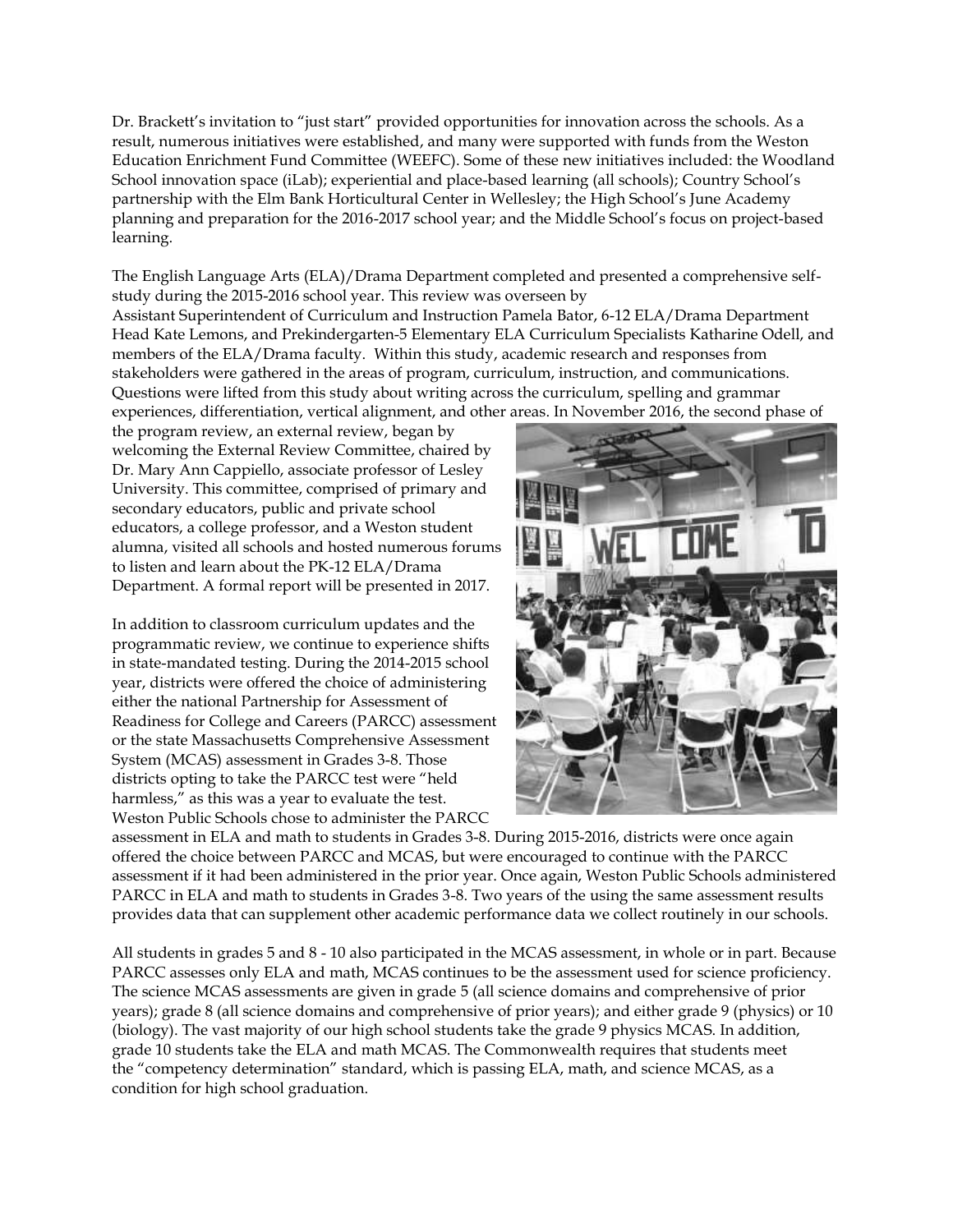In the fall of 2016, the Department of Elementary and Secondary Education determined that a new assessment (MCAS 2.0, based upon PARCC) will be administered during the 2016-2017 school year.

#### Metco Program

The 2015-2016 school year marked the 49th year of the Town of Weston's participation in the Metco program. During the 2015-2016 academic year, 170 Boston residents enrolled in the Weston Public Schools through this program, with 55 students at Country and Woodland, 26 students at Field, 40 students at the Middle School, and 49 students at the High School. Participation in Metco is mutually beneficial to students from Boston and



from Weston; accordingly, we consider all students, not just Boston students,

*Metco Class of 2016*

to be participants in the program. Weston Public Schools is viewed as having one of the most successful Metco programs.

Ms. La Toya Rivers is in her third year as the Metco program director. She continues to work with the building based liaisons, students, faculty, staff, parents, and the community at large to achieve the following goals: 1) to create student success plans (SSPs) for all Weston Metco students utilizing the proposed methods of intervention listed in the District Curriculum Accommodation Plan and 2) to maintain academic and social initiatives.

To achieve these goals, the educators in the Metco department (director and liaisons) partner with administrators, classroom teachers, interventionists, and others. The four liaisons serve on the Instructional Support Teams in their respective buildings and collaborate in decision-making, student support, and advocacy. Summer enrichment, such as Summer Opportunities in Academics and Recreation (SOAR) for rising 5<sup>th</sup>—8<sup>th</sup> graders and the High School Preview Program offerings in geometry, physics, honors world history, and English, are offered for transition facilitation and preview of content. The elementary after-school homework clubs, Woodland and Country content-specific afterschool clubs (math, literacy, and technology), breakfast and lunch groups, High School Affinity Group, and the Family Friends program, among other programming, continue to help students achieve academic and social success.

The Weston Public Schools thanks the many community-support organizations for continued partnership in making the Metco program a success. Our students are fortunate to have the support of the Community Coordinating Committee, the Boston Weston Metco Parent Organization, the Weston Metco Scholarship Committee; and the Weston PTO.

## High School Academic Achievement

The School Committee is proud of the success of all of our students. We do recognize, however, that there is a particular interest in the success of our High School students. Undoubtedly, the Weston community desires information, data driven and anecdotal, on the status of our high school students. We are pleased to report that we have engaged, curious, compassionate, and accomplished students.

With regard to student achievement, we examine:

• College acceptance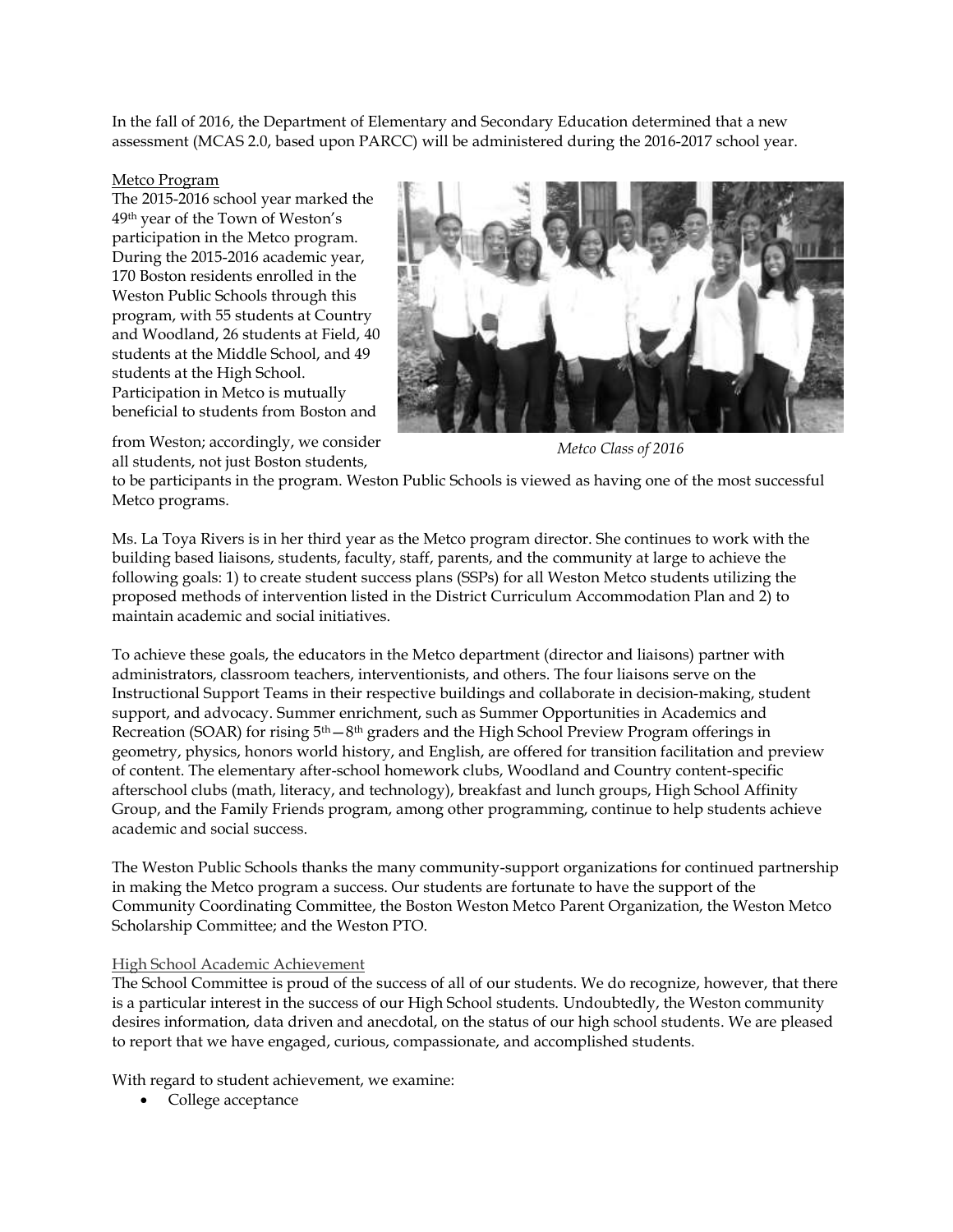- Scholastic Assessment Test (SAT) and American College Testing (ACT) exam results
- Advanced Placement (AP) participation and exam results
- Massachusetts Comprehensive Assessment System (MCAS) exam results
- Student Engagement

# *College Acceptance*

There were 185 graduates in the Class of 2016. Of these students, 96 percent are attending four-year institutions and 3.0 percent are attending two-year institutions.

The following chart shows placement for the Class of 2016 compared to placement over the past ten years.

| Class            | Number of<br>Graduates | Percent to<br>4-Year | Percent to<br>Other | Percent Total<br>Continuing |
|------------------|------------------------|----------------------|---------------------|-----------------------------|
| 2016             | 185                    | 96                   | 3                   | 99                          |
| 2015             | 173                    | 94                   | 4                   | 98                          |
| 2014             | 211                    | 95                   | 4                   | 99                          |
| 2013             | 171                    | 94                   | 1                   | 95                          |
| 2012             | 173                    | 94                   | 3                   | 97                          |
| 2011             | 177                    | 96                   | 1                   | 97                          |
| 2010             | 172                    | 95                   | 1                   | 96                          |
| 2009             | 169                    | 92                   | $\overline{2}$      | 94                          |
| 2008             | 183                    | 96                   | 2                   | 98                          |
| 2007             | 174                    | 93                   | 4                   | 97                          |
| Ten-Year Average | 179                    | 94.5                 | 2.5                 | 97                          |

# **College Placement 2016**



Even more colleges and universities have adopted the Common Application or eDocs for the admission process, making it easier for students to apply to even more schools. As a result, there were 1,660 applications submitted to colleges and universities, 544 of these applications were submitted as early decision or early action. Students who applied under an early designation application were 141, or 82 percent. Of these students, 87, or 62 percent, enrolled in an early acceptance school.

The 181 students continuing on with their studies will attend 112 different colleges and universities, located in 29 states, the District of Columbia, France, Ireland, and Canada. The vast majority of students, 73.5 percent, will be attending a first or second choice college or university. According to the "Guidance Senior Exit Survey" 49.2 percent of the graduates will be attending their first choice and 24.3 percent will be attending their second choice.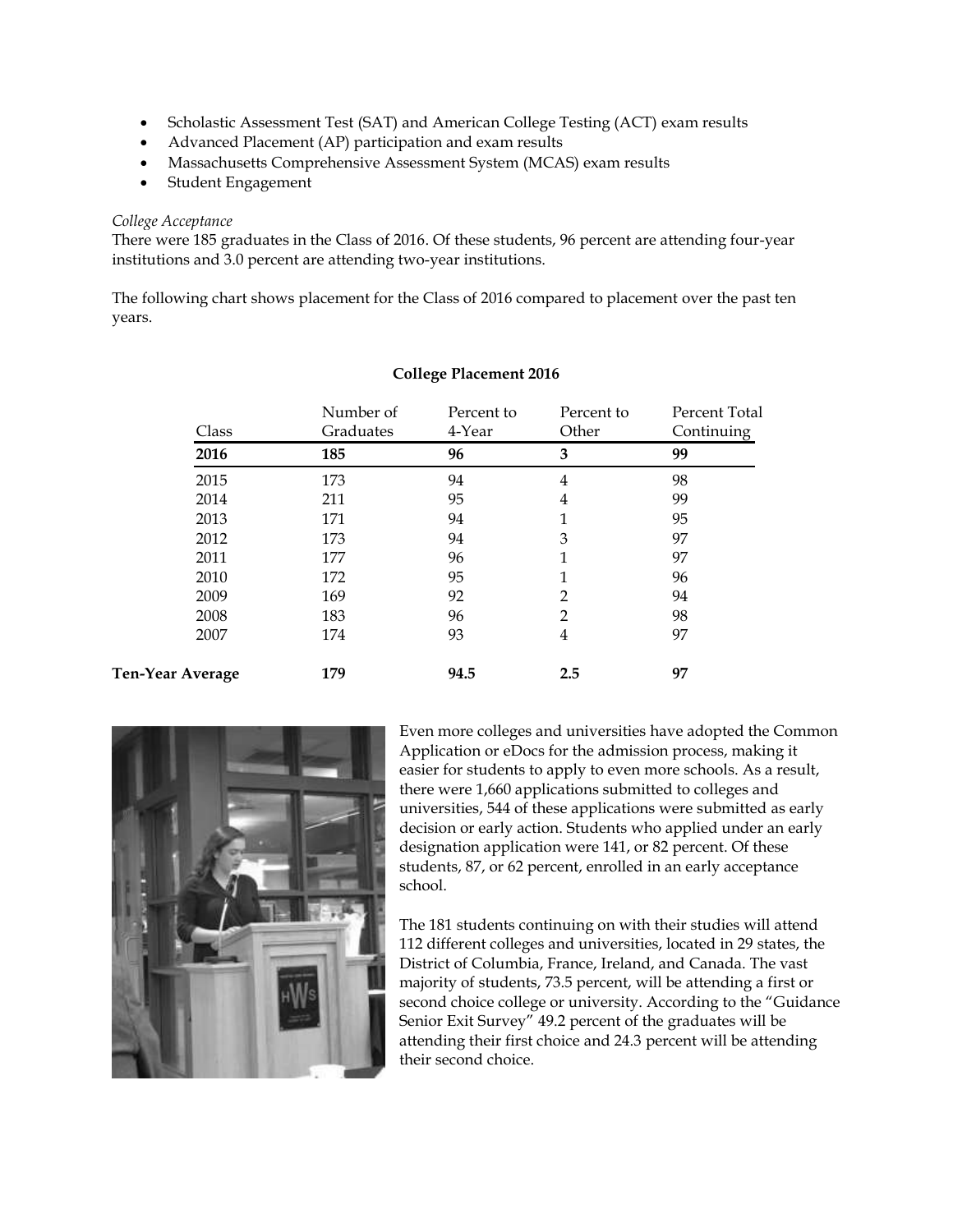#### **Schools and Colleges Attended by the Class of 2016**

AMDA College and Conservatory of the Performing Arts American University Loyola University Maryland Univ. of California, Los Angeles Bard College **Lynn University** Univ. of California, San Diego (2) Barnard College Mass. Bay Community College Univ. of Colorado at Boulder (3) Bentley University Mass. Institute of Technology Univ. of Delaware (3) Boston College (3) McGill University Univ. of Denver Boston University (4) MCPHS - Mass. College of Bowling Green State University Pharmacy & Health Sciences Univ. of Illinois at Urbana-Brandeis University **Merrimack College** Champaign Bridgewater State University Miami University, Oxford Univ. of Kentucky Brigham Young University Middlebury College **University** Univ. of Maine Brown University (3) Middlesex Community College Univ. of Maryland, College Park Calif. Polytech. State University Northeastern University (4) Univ. of Massachusetts, Lowell Calif. State Univ., Long Beach Norwich University (2) Univ. of Miami (3) Carnegie Mellon University Oberlin College of Arts and Champlain College (2) Sciences Univ. of Rhode Island (2) Clark University Princeton University (3) Univ. of Richmond Colby College **Purdue University (2)** Univ. of South Carolina (2) Colgate University (3) Quinnipiac University Univ. of Southern California (3) College of the Holy Cross (2) Roger Williams University (2) Univ. of Tennessee, Knoxville Colorado College Santa Clara University (2) Univ. of Vermont Cornell University (3) Savannah College of Art and Davidson College (2) Vassar College Duke University Skidmore College Virginia Military Institute (2) Eastman School of Music of the Univ. of Rochester Elon University Stanford University Washington Univ. in St. Louis (4) Fairfield University **Syracuse University (2)** Wesleyan Univ. (3) Fitchburg State University The American University of Paris Westfield State University Fordham University The University of Arizona Wheaton College MA Franklin Pierce University (2) The University of Iowa Whitman College (2) Furman University The Univ. of North Carolina, Georgetown University (2) Chapel Hill **Source According to According the Vale University** Goucher College Trinity College (4) Harvard University (3) Trinity College Dublin Ithaca College (3) Tufts University (3) Kenyon College Tulane University (2) Lasell College Union College (3)

Lehigh University (2) United States Naval Academy Loyola Marymount University Univ. of California, Berkeley (2) Pharmacy & Health Sciences Sciences Design Southern Methodist University Virginia Tech St. Lawrence University Wake Forest University Chapel Hill

Univ. of Hartford (2) Bucknell University (5) Mount Ida College Univ. of Massachusetts, Amherst (5) Bunker Hill Community College New York University Univ. of Massachusetts, Boston (2) Univ. of Michigan (2) Univ. of Wisconsin, Madison (2) Worcester State University

*( ) indicates the number of students who attended each post-secondary school if more than one.*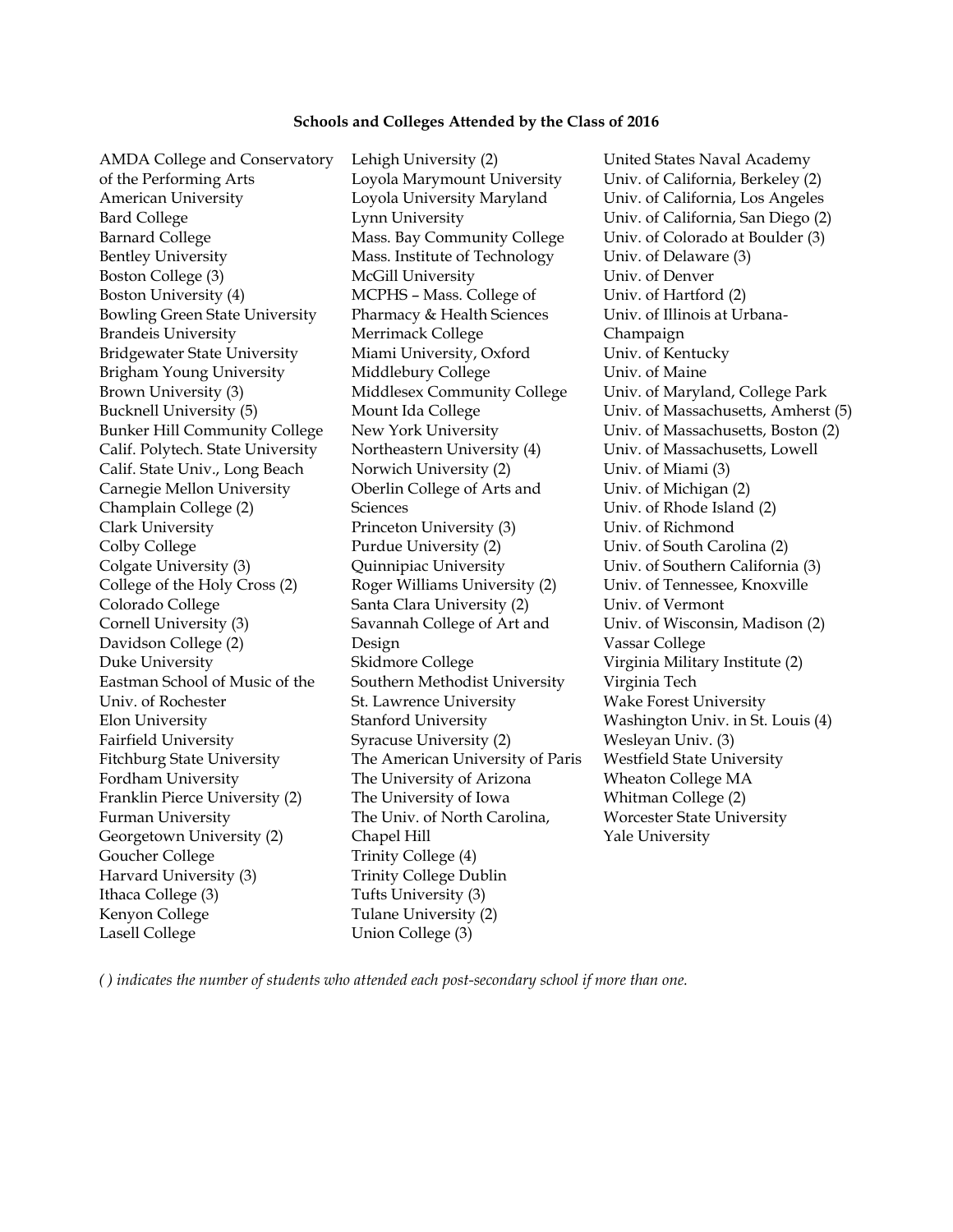The College Board's College Handbook (54 $^{\rm rd}$  edition, 2017) considers colleges and universities that admit fewer than 50 percent of their applicants to be most competitive. More than half of Weston High School's graduating class will enroll in a school on that list.

# **Competitive Colleges Attended by the Class of 2016**

American University **Northeastern University** (2) Bard College **Oberlin College** Barnard College Princeton University (3) Bentley University Saint Lawrence University Boston College (3) Santa Clara University (2) Boston University (4) Skidmore College Brandeis University Southern Methodist University Brown University (3) Stanford University Bucknell University (5) Syracuse University (2) California Polytechnic State University Trinity College (4) California State University, Long Beach Tufts University (3) Carnegie Mellon University Tulane University (2) Colby College Union College (3) Colgate University (3) United States Naval Academy College of the Holy Cross (2) Univ. of California - Berkley (2) Colorado College Univ. of Maryland - College Park Cornell University (3) Univ. of North Carolina - Chapel Hill Davidson College (2) Univ. of Miami (3) Duke University Univ. of Michigan (2) Eastman School of Music Univ. of Rochester Univ. of Richmond Fordham University Univ. of Southern California (3) Georgetown University Univ. of Wisconsin- Madison (2) Harvard University (3) Vassar College Kenyon College Wake Forest University Lehigh University (2)<br>
Mashington University in St. Louis (4)<br>
Massachusetts Institute of Technology<br>
Wesleyan University (3) Massachusetts Institute of Technology Middlebury College Whitman College (2) New York University **Yale University** 

*( ) indicates the number of students who attended each post-secondary school if more than one.*



*Weston High School Swim Team Celebration*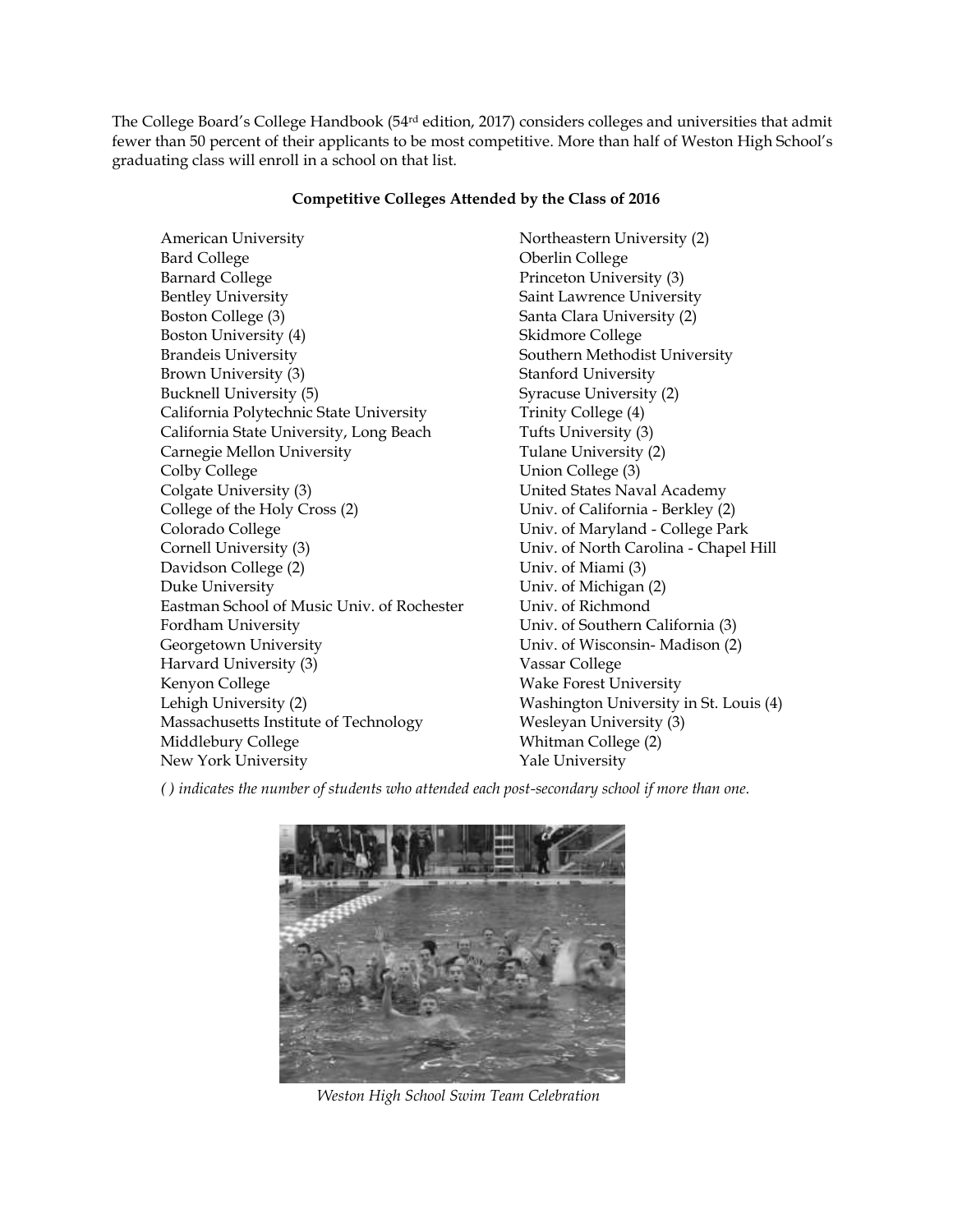In reviewing, college acceptances, Weston Public Schools also collect data on some cohorts. All 11 of our graduating Metco students will be continuing onto a four or two-year institution: 10 of the 11, or 91 percent, will be attending a four-year college; and one student will be attending a two-year college.

|              |           |            |                |                  | Total<br>Continuing | Work/            |
|--------------|-----------|------------|----------------|------------------|---------------------|------------------|
|              | Number of | 4-year     |                | Post             | Formal              | Military/        |
| Year         | Graduates | College    | 2-year College | Graduate         | Education           | Year Off         |
|              |           |            |                |                  |                     |                  |
| 2016         | 11        | 10 (91%)   | 1(9%)          | $\theta$         | 11 (100%)           | $\boldsymbol{0}$ |
| 2015         | 12        | 11 (92%)   | 1(8%)          | $\boldsymbol{0}$ | 12 (100%)           | $\boldsymbol{0}$ |
| 2014         | 19        | 17 (89%)   | $2(11\%)$      | $\boldsymbol{0}$ | 19 (100%)           | $\theta$         |
| 2013         | 12        | 10 (83%)   | 1(8%)          | 0                | 11 (91%)            | 1(8%)            |
| 2012         | 12        | 10 (83%)   | 2(17%)         | $\boldsymbol{0}$ | 12 (100%)           | $\boldsymbol{0}$ |
| 2011         | 7         | $7(100\%)$ | 0              | $\boldsymbol{0}$ | $7(100\%)$          | $\boldsymbol{0}$ |
| 2010         | 7         | 6(86%)     | 1(14%)         | $\boldsymbol{0}$ | $7(100\%)$          | $\boldsymbol{0}$ |
| 2009         | 8         | 6(75%)     | 2(25%)         | 0                | $8(100\%)$          | $\theta$         |
| <b>Total</b> | 88        | 77 (88%)   | $10(11\%)$     | $\boldsymbol{0}$ | 87 (99%)            | $1(1\%)$         |
|              |           |            |                |                  |                     |                  |

# **Post-Graduation Outcomes for Metco Students 2009-2016**

Out of the 185 students in the Class of 2016, 26 students were provided with special education services. The vast majority of these students are continuing at a four-year institution.



#### **Post-Graduation Outcomes for Students with Special Needs Class of 2016**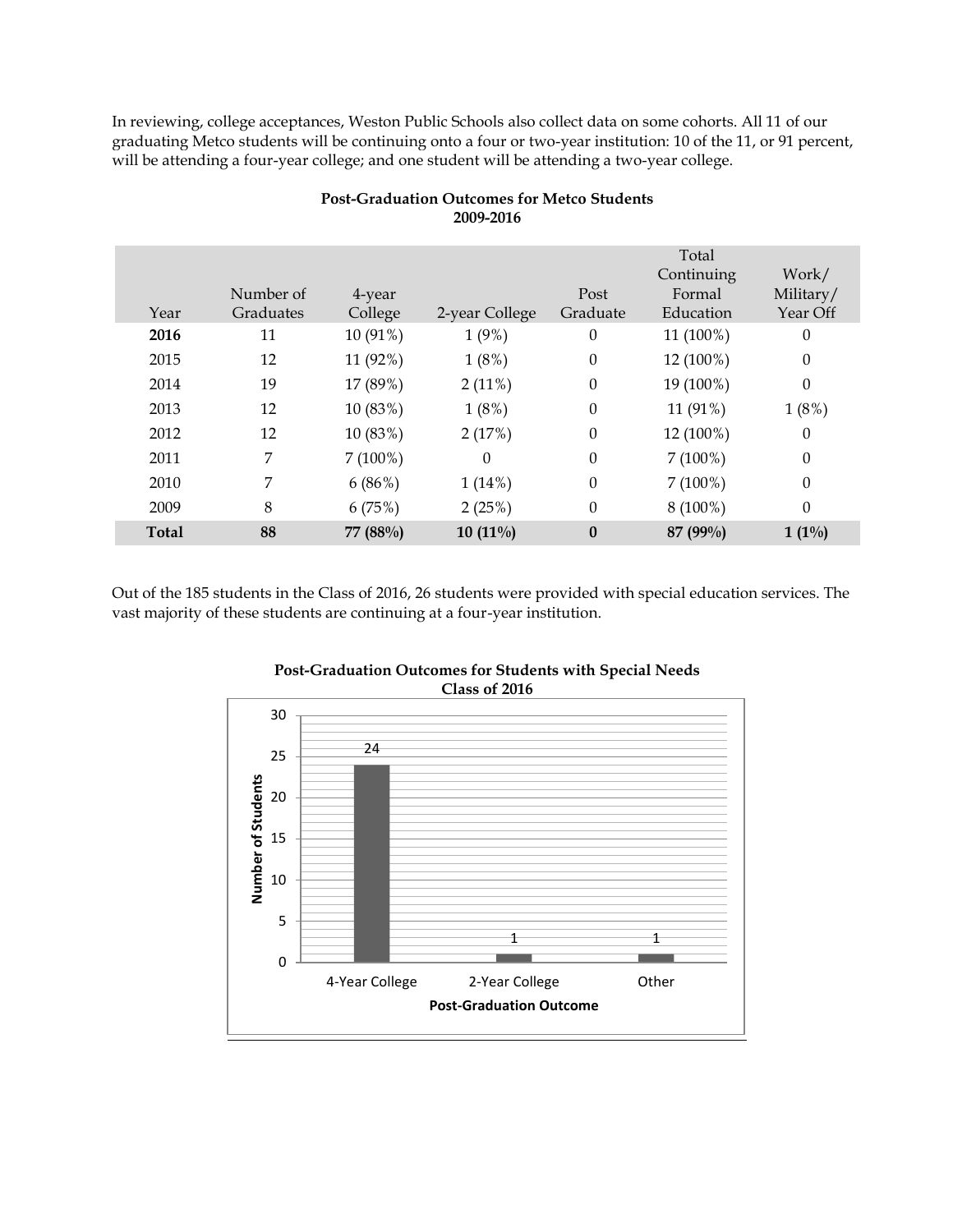# *Scholastic Assessment Test (SAT) and American College Testing (ACT) Exam Results*

Another indicator of a successful high school is student performance on standardized tests. Weston High School students perform well above national averages on both the SAT and the ACT, tests used as part of the college admission process.

| Class | Critical | Math | Writing | Class       | Number | Percent | Critical | Math | Writing | Number    |
|-------|----------|------|---------|-------------|--------|---------|----------|------|---------|-----------|
|       | Reading  |      |         | <b>Size</b> | Taken  | Taking  | Reading  |      |         | Taken     |
| 2016  | 619      | 643  | 618     | 185         | 140    | 76%     | 494      | 508  | 482     | 1,637,589 |
| 2015  | 599      | 624  | 602     | 173         | 137    | 79%     | 495      | 511  | 484     | 1,698,521 |
| 2014  | 608      | 628  | 607     | 211         | 163    | 77      | 497      | 513  | 487     | 1,672,395 |
| 2013  | 615      | 635  | 626     | 171         | 133    | 78      | 496      | 514  | 488     | 1,660,047 |
| 2012  | 615      | 645  | 630     | 173         | 144    | 83      | 496      | 514  | 488     | 1,664,479 |
| 2011  | 607      | 634  | 620     | 179         | 157    | 88      | 497      | 514  | 489     | 1,647,123 |
| 2010  | 621      | 641  | 635     | 172         | 156    | 91      | 501      | 516  | 492     | 1,547,990 |
| 2009  | 618      | 629  | 626     | 169         | 156    | 92      | 501      | 515  | 493     | 1,530,128 |
| 2008  | 617      | 643  | 636     | 183         | 157    | 86      | 502      | 515  | 494     | 1,518,859 |
| 2007  | 612      | 640  | 621     | 174         | 162    | 93      | 502      | 515  | 494     | 1,494,531 |
| 2006  | 609      | 632  | 620     | 154         | 146    | 95      | 503      | 518  | 497     | 1,465,744 |

# **SAT Reasoning Test – Critical Reading, Math and Writing**

**WESTON NATIONAL** 

*First Day of Kindergarten*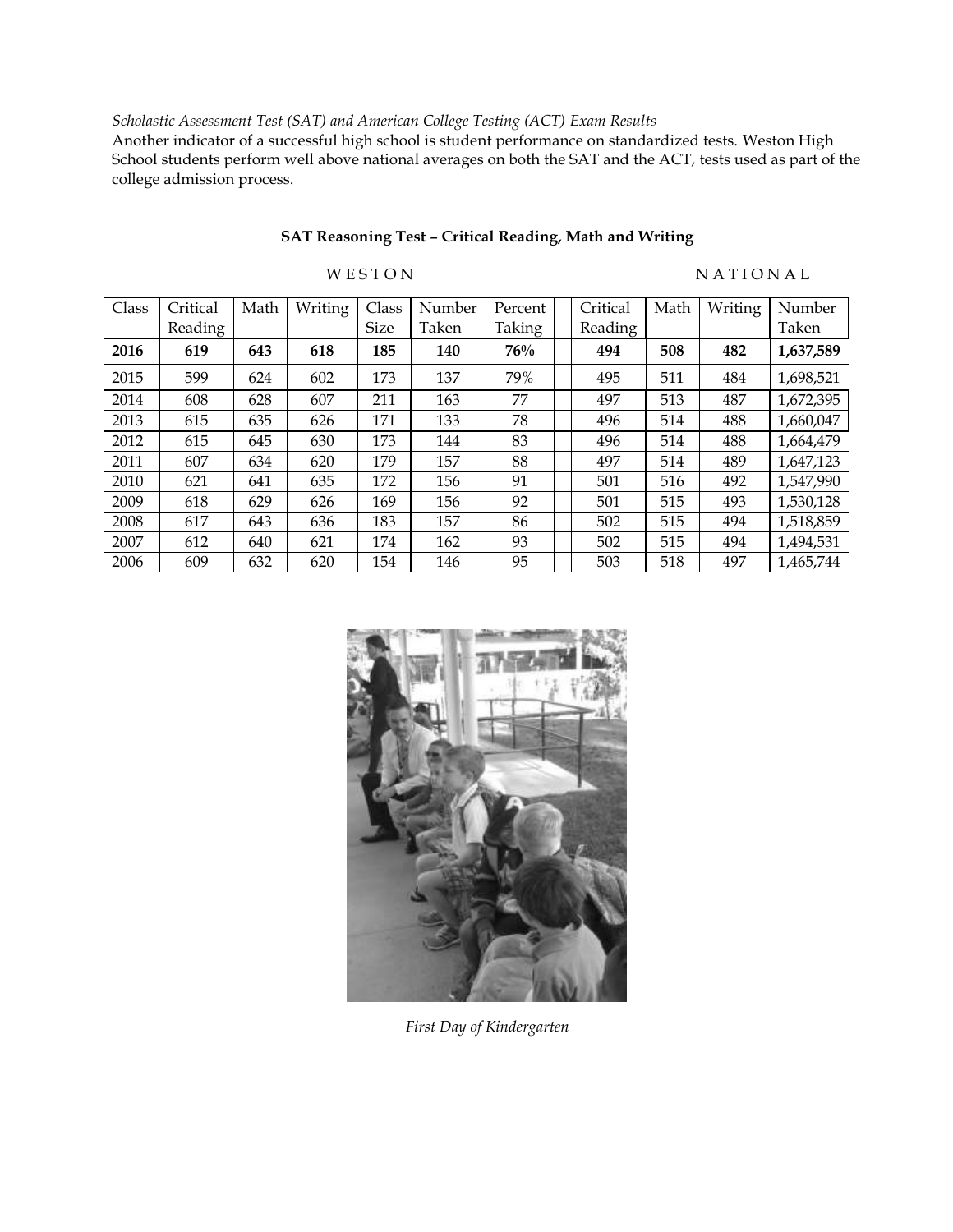# **SAT Distribution – Number of Students**

# **Critical Reading**

|         | 2016           | 2015     | 2014           | 2013     | 2012           | 2011           | 2010     | 2009     | 2008           | 2007           |
|---------|----------------|----------|----------------|----------|----------------|----------------|----------|----------|----------------|----------------|
| 750-800 | 13             | 15       | 14             | 11       | 8              | 13             | 18       | 14       | 17             | 22             |
| 700-740 | 17             | 9        | 23             | 16       | 30             | 22             | 24       | 17       | 21             | 12             |
| 650-690 | 25             | 19       | 24             | 29       | 19             | 25             | 30       | 38       | 24             | 26             |
| 600-640 | 34             | 30       | 32             | 23       | 26             | 32             | 25       | 30       | 31             | 29             |
| 550-590 | 18             | 24       | 30             | 25       | 24             | 20             | 26       | 25       | 30             | 29             |
| 500-540 | 17             | 17       | 17             | 14       | 18             | 22             | 15       | 14       | 22             | 31             |
| 450-490 | 8              | 14       | 10             | 8        | 14             | 14             | 8        | 5        | 16             | 14             |
| 400-440 | $\overline{2}$ | 2        | 8              | 7        | $\overline{2}$ | 7              | 5        | 9        | 9              | 9              |
| 350-390 | 5              | 1        | 3              | 1        | $\overline{2}$ | $\overline{2}$ | 4        | 2        | 3              | $\overline{2}$ |
| 300-340 | 1              | 1        | $\overline{2}$ | $\Omega$ | $\theta$       | $\theta$       | $\Omega$ | 2        | 1              | $\Omega$       |
| 250-290 | $\mathbf{0}$   | $\Omega$ | $\Omega$       | $\Omega$ | $\Omega$       | $\theta$       | 1        | $\Omega$ | $\mathfrak{D}$ | $\Omega$       |
| 200-240 | $\mathbf{0}$   | $\Omega$ | $\Omega$       | $\Omega$ | $\theta$       | $\Omega$       | $\Omega$ | 0        | $\theta$       | $\Omega$       |

# **Math**

|         | 2016 | 2015           | 2014     | 2013     | 2012           | 2011           | 2010           | 2009           | 2008 | 2007     |
|---------|------|----------------|----------|----------|----------------|----------------|----------------|----------------|------|----------|
| 750-800 | 24   | 30             | 29       | 23       | 31             | 27             | 32             | 27             | 25   | 25       |
| 700-740 | 20   | 18             | 19       | 24       | 22             | 20             | 27             | 25             | 28   | 24       |
| 650-690 | 30   | 19             | 33       | 20       | 19             | 28             | 27             | 25             | 39   | 32       |
| 600-640 | 24   | 15             | 25       | 18       | 27             | 26             | 23             | 23             | 22   | 23       |
| 550-590 | 14   | 18             | 22       | 22       | 18             | 22             | 12             | 21             | 27   | 31       |
| 500-540 | 15   | 20             | 7        | 12       | 11             | 16             | 17             | 13             | 14   | 23       |
| 450-490 | 9    | 7              | 14       | 7        | 11             | 7              | 5              | 9              | 11   | 7        |
| 400-440 | 4    | $\mathfrak{D}$ | 10       | 3        | 3              | 4              | 8              | 9              | 5    | 5        |
| 350-390 | 0    | 3              | 3        | 3        | 1              | 5              | 3              | 1              | 3    | 3        |
| 300-340 | 0    | $\Omega$       | 1        | 1        | $\theta$       | $\overline{2}$ | $\overline{2}$ | $\mathfrak{D}$ | 1    | 1        |
| 250-290 | 0    | $\Omega$       | $\theta$ | $\Omega$ | $\theta$       | $\Omega$       | $\Omega$       | $\Omega$       | 1    | $\Omega$ |
| 200-240 | 0    | $\Omega$       | $\theta$ | $\Omega$ | $\overline{0}$ | $\Omega$       | $\Omega$       | $\Omega$       | 0    | $\Omega$ |

# **Writing**

|         | 2016             | 2015     | 2014           | 2013     | 2012     | 2011           | 2010     | 2009           | 2008     | 2007     |
|---------|------------------|----------|----------------|----------|----------|----------------|----------|----------------|----------|----------|
| 750-800 | 14               | 10       | 14             | 18       | 25       | 20             | 23       | 21             | 24       | 13       |
| 700-740 | 20               | 19       | 24             | 20       | 14       | 22             | 25       | 25             | 18       | 23       |
| 650-690 | 26               | 22       | 29             | 25       | 19       | 35             | 36       | 24             | 35       | 32       |
| 600-640 | 26               | 19       | 30             | 20       | 33       | 19             | 23       | 35             | 27       | 29       |
| 550-590 | 23               | 25       | 24             | 20       | 27       | 20             | 24       | 19             | 25       | 32       |
| 500-540 | 14               | 19       | 15             | 17       | 13       | 16             | 8        | 12             | 22       | 26       |
| 450-490 | 11               | 15       | 10             | 7        | 6        | 15             | 11       | 9              | 13       | 11       |
| 400-440 | 1                | 3        | 8              | 3        | 5        | 5              | 4        | 5              | 4        | 6        |
| 350-390 | 0                | 0        | 7              | 1        | 1        | $\overline{2}$ | 2        | 4              | 6        | 1        |
| 300-340 | 5                | 0        | $\overline{2}$ | 2        | $\Omega$ | $\overline{2}$ | $\Omega$ | $\mathfrak{D}$ | 1        | 1        |
| 250-290 | $\bf{0}$         | $\theta$ | $\Omega$       | 0        | $\Omega$ | 1              | $\Omega$ | 0              | 1        | $\Omega$ |
| 200-240 | $\boldsymbol{0}$ | $\theta$ | $\Omega$       | $\theta$ | $\Omega$ | $\theta$       | $\Omega$ | $\Omega$       | $\Omega$ | $\theta$ |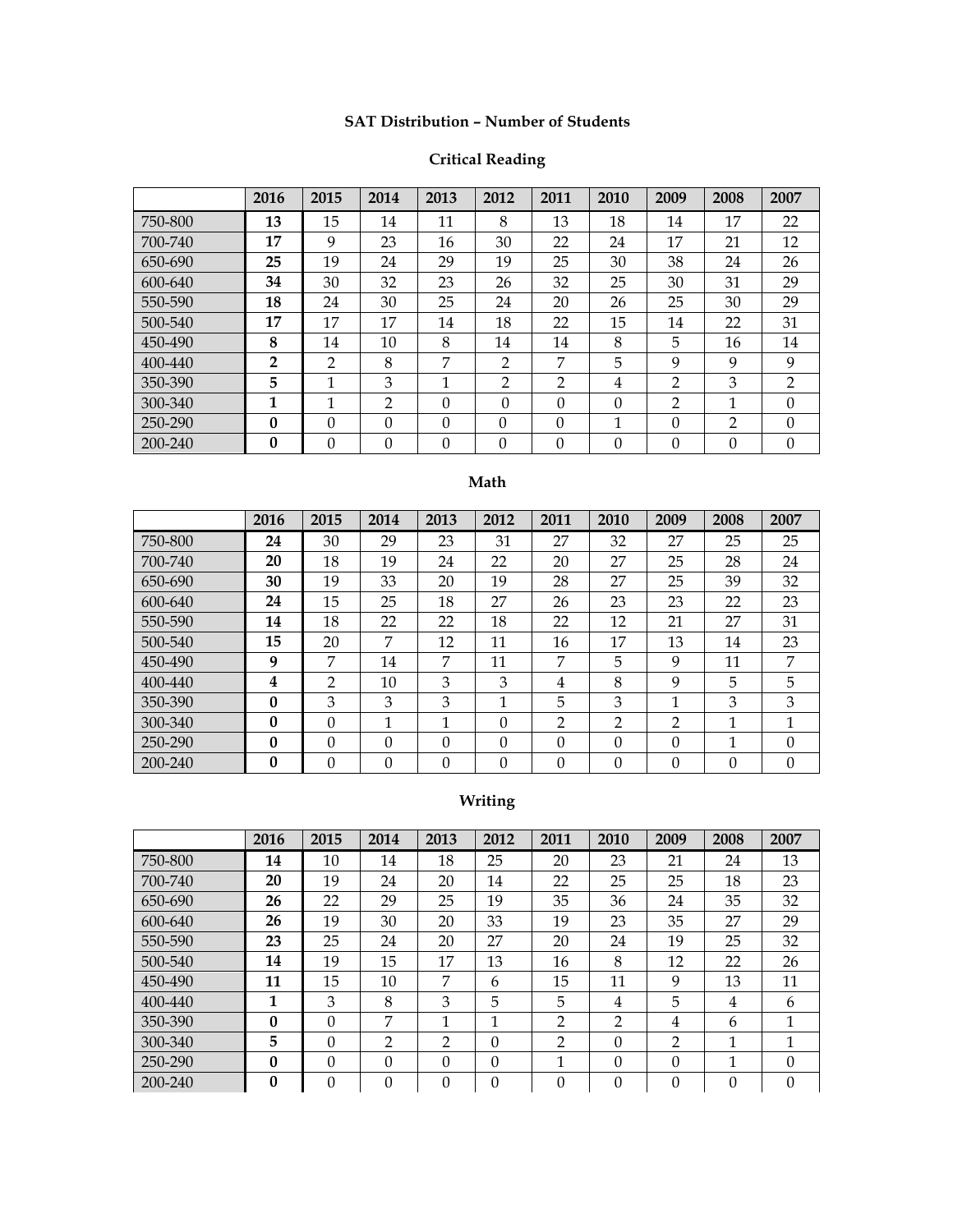

*Walls of dry erase boards at Weston Middle School – An Inspiration Grant funded by WEEFC*

| Mean Local, State and National ACT Test Scores Over Ten Years |  |
|---------------------------------------------------------------|--|
|---------------------------------------------------------------|--|

| <b>WESTON</b> |         |      |         |         |           |                  |                   |         |      |         |         | <b>NATIONAL</b> |                  |
|---------------|---------|------|---------|---------|-----------|------------------|-------------------|---------|------|---------|---------|-----------------|------------------|
| Year          | English | Math | Reading | Science | Composite | Number<br>Taking | Percent<br>Taking | English | Math | Reading | Science | Composite       | Number<br>Taking |
| 2016          | 27.2    | 26.4 | 27.4    | 26.4    | 26.9      | 128              | 69%               | 20.1    | 20.6 | 21.3    | 20.9    | 21.0            | 2,090,342        |
| 2015          | 25.6    | 25.2 | 25.7    | 25.3    | 25.6      | 123              | 71                | 20.4    | 20.8 | 21.4    | 20.9    | 21.0            | 1,924,436        |
| 2014          | 27.2    | 26.6 | 27.0    | 26.4    | 26.7      | 151              | 72                | 20.3    | 20.9 | 21.3    | 20.8    | 21.0            | 1,845,787        |
| 2013          | 28.1    | 27.0 | 27.7    | 26.4    | 27.1      | 117              | 68                | 20.2    | 20.9 | 21.1    | 20.7    | 20.9            | 1,799,243        |
| 2012          | 26.0    | 25.9 | 25.9    | 25.2    | 25.9      | 119              | 69                | 20.5    | 21.1 | 21.3    | 20.9    | 21.1            | 1,666,017        |
| 2011          | 27.1    | 25.9 | 26.2    | 24.7    | 26.1      | 113              | 64                | 20.6    | 21.1 | 21.3    | 20.9    | 21.1            | 1,623,112        |
| 2010          | 26.7    | 26.2 | 26.5    | 25.5    | 26.3      | 97               | 56                | 20.5    | 21.0 | 21.3    | 20.9    | 21.0            | 1,568,835        |
| 2009          | 27.3    | 26.5 | 27.6    | 25.3    | 26.8      | 80               | 47                | 20.6    | 21.0 | 21.4    | 20.8    | 21.1            | 1,480,469        |
| 2008          | 25.5    | 26.0 | 25.3    | 24.9    | 25.6      | 81               | 44                | 20.6    | 21.0 | 21.4    | 20.8    | 21.1            | 1,421,941        |
| 2007          | 24,3    | 24.9 | 25.3    | 23.7    | 24.7      | 64               | 36                | 20.7    | 21.0 | 21.5    | 21.0    | 21.2            | 1,300,599        |
| 2006          | 25.7    | 25.1 | 25.2    | 23.5    | 25.0      | 19               | 13                | 20.6    | 20.8 | 21.4    | 20.9    | 21.1            | 1,206,455        |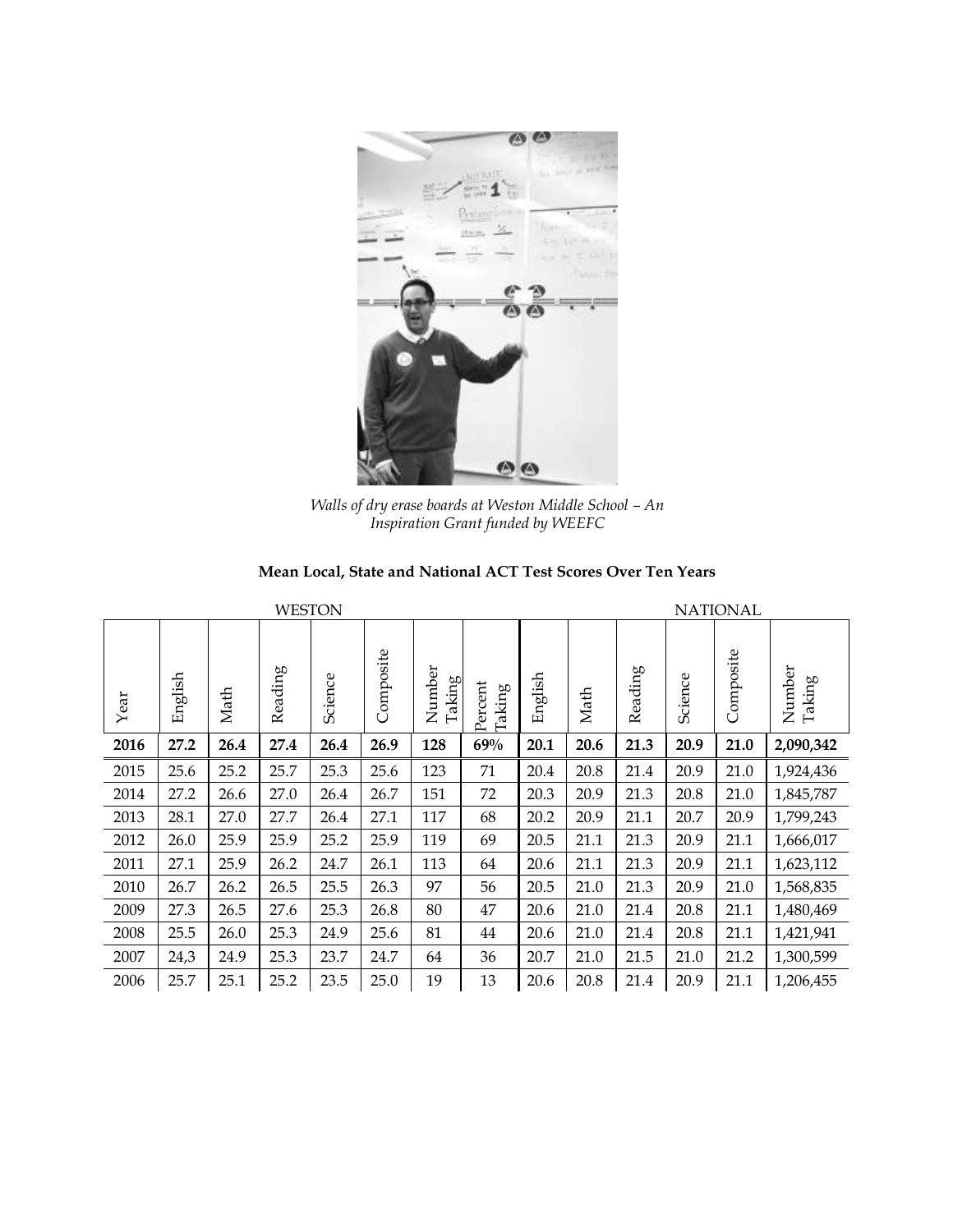|      |         | <b>WESTON</b> |         |         |           |                  |                   |         | <b>STATE</b> |         |         |           |                  |
|------|---------|---------------|---------|---------|-----------|------------------|-------------------|---------|--------------|---------|---------|-----------|------------------|
| Year | English | Math          | Reading | Science | Composite | Number<br>Taking | Percent<br>Taking | English | Math         | Reading | Science | Composite | Number<br>Taking |
| 2016 | 27.2    | 26.4          | 27.4    | 26.4    | 26.9      | 128              | 69%               | 24.4    | 24.9         | 25.3    | 24.1    | 24.8      | 20,298           |
| 2015 | 25.6    | 25.2          | 25.7    | 25.3    | 25.6      | 123              | 71                | 24.2    | 24.6         | 24.6    | 23.8    | 24.4      | 19,617           |
| 2014 | 27.2    | 26.6          | 27.0    | 26.4    | 26.7      | 151              | 72                | 24.0    | 24.6         | 24.5    | 23.5    | 24.3      | 16,651           |
| 2013 | 28.1    | 27.0          | 27.7    | 26.4    | 27.1      | 117              | 68                | 23.8    | 24.4         | 24.4    | 23.2    | 26.9      | 16,058           |
| 2012 | 26.0    | 25.9          | 25.9    | 25.2    | 25.9      | 119              | 69                | 23.9    | 24.5         | 24.2    | 23.2    | 24.1      | 15,389           |
| 2011 | 27.1    | 25.9          | 26.2    | 24.7    | 26.1      | 113              | 64                | 24.1    | 24.6         | 24.4    | 23.2    | 24.2      | 14,975           |
| 2010 | 26.7    | 26.2          | 26.5    | 25.5    | 26.3      | 97               | 56                | 24      | 24.3         | 24.2    | 23.1    | 24.0      | 14,736           |
| 2009 | 27.3    | 26.5          | 27.6    | 25.3    | 26.8      | 80               | 47                | 23.9    | 24.3         | 24.3    | 22.8    | 23.9      | 13,093           |
| 2008 | 25.5    | 26.0          | 25.3    | 24.9    | 25.6      | 81               | 44                | 23.5    | 23.9         | 24.0    | 22.5    | 23.6      | 12,469           |
| 2007 | 24,3    | 24.9          | 25.3    | 23.7    | 24.7      | 64               | 36                | 23.5    | 23.6         | 23.9    | 22.6    | 23.5      | 10,510           |
| 2006 | 25.7    | 25.1          | 25.2    | 23.5    | 25.0      | 19               | 13                | 22.9    | 23.3         | 23.4    | 22.0    | 23.0      | 8,865            |

# *Advanced Placement Participation and Exam Results*

One indicator of the richness of a high school's course offerings is the number of advanced placement (AP) courses available. The number of students selecting an AP offering is one element to consider when evaluating academic rigor within the school; however, the number of students selecting an AP offering is also an indication of students' willingness to take on a challenge. Students who feel supported are more willing to step up to that challenge. The number of students willing to accept academic challenges is an equal barometer of a successful high school. Many of our students enroll in the various AP offerings at the High School. This year, 272 students took a total of 504 AP tests (35 more than in 2015).

| Grade          | Number of<br><b>Students who took</b><br>Test(s) | <b>Total Students</b><br>in each Grade | $\%$ of Grade who<br>took Test(s) |
|----------------|--------------------------------------------------|----------------------------------------|-----------------------------------|
| Freshmen       |                                                  | 211                                    | 2%                                |
| Sophomores     | 38                                               | 149                                    | 26%                               |
| Juniors        | 116                                              | 185                                    | 63%                               |
| <b>Seniors</b> | 113                                              | 193                                    | 59%                               |

A total of 101 AP Awards were awarded to High School student, representing an increase of 14 awards over 2015:

- 32 students earned an AP Scholar Award
- 15 students earned an AP Scholar with Honor Award
- 45 students earned an AP Scholar with Distinction Award
- 9 students earned an AP National Scholar Award

This year, 85 percent of the AP scores resulted in a grade of 3 or higher.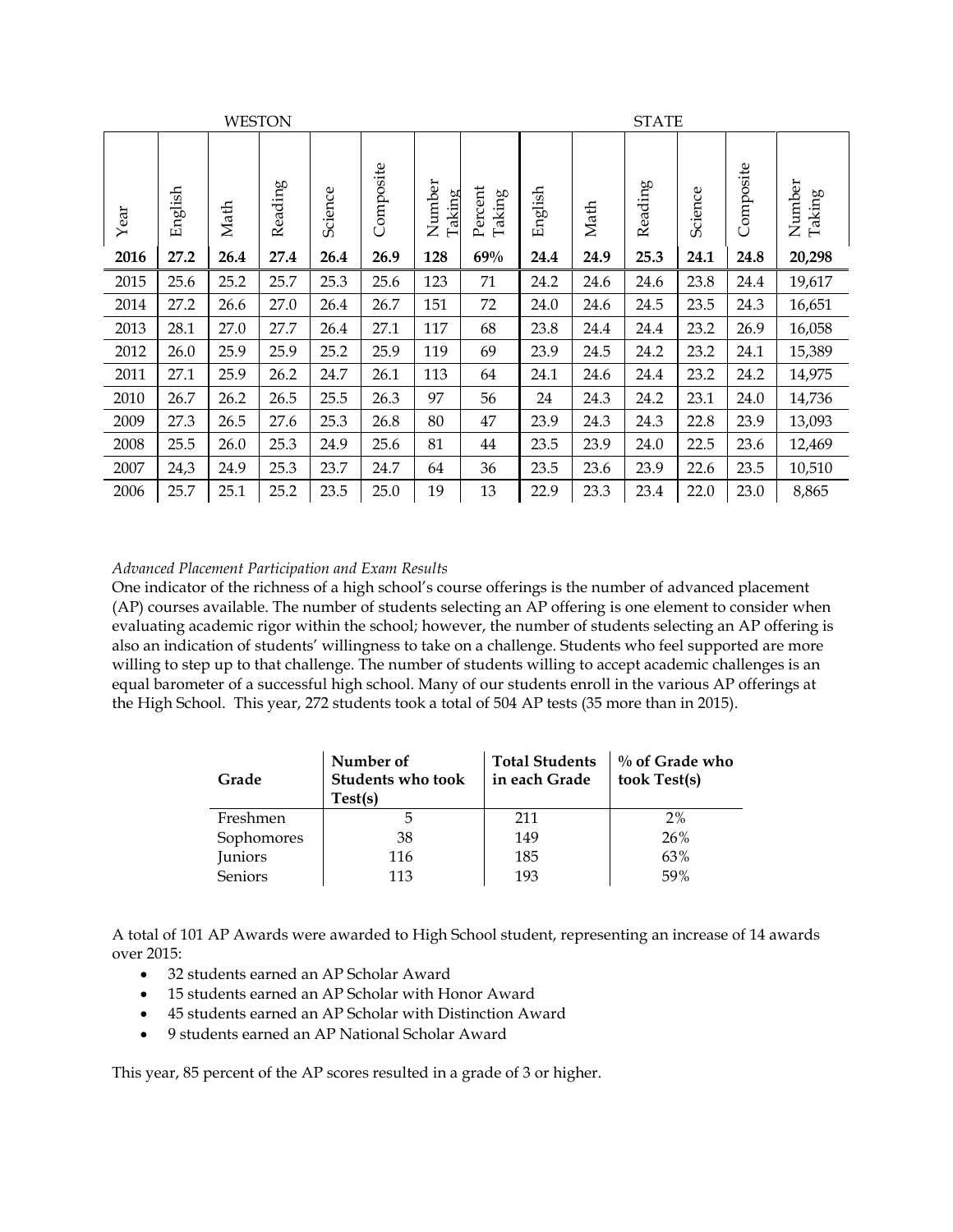| Year | $\%$ of scores 3 or above |
|------|---------------------------|
| 2016 | 85%                       |
| 2015 | 88%                       |
| 2014 | 83%                       |
| 2013 | 77%                       |
| 2012 | 79%                       |
| 2011 | 82%                       |
| 2010 | 86%                       |
| 2009 | 85%                       |
| 2008 | 82%                       |
| 2007 | 83%                       |
| 2006 | 87%                       |
| 2005 | 87%                       |

**Percent of AP Scores Resulting in a Grade of 3 or Higher**

## **Advanced Placement Test Results – May 2016**

| <b>Test</b>                   | 5              | 4              | 3              | $\overline{2}$   | $\mathbf{1}$   | <b>Total</b> | $\%$ of scores 3 or above |
|-------------------------------|----------------|----------------|----------------|------------------|----------------|--------------|---------------------------|
| U.S. History                  | 28             | 31             | 26             | 19               | 6              | 110          | 77%                       |
| World History                 | 9              | 18             | 7              | $\overline{2}$   | 0              | 36           | 94%                       |
| European History              | $\overline{2}$ | $\overline{2}$ | $\Omega$       | $\Omega$         | $\Omega$       | 4            | 100%                      |
| *Psychology                   | $\Omega$       | $\overline{2}$ | 1              | $\theta$         | $\overline{2}$ | 5            | 8%                        |
| English Lit. & Composition    | 13             | 13             | $\overline{7}$ | 5                | $\Omega$       | 38           | 87%                       |
| Spanish Language              | 9              | 12             | 15             | $\overline{2}$   | $\Omega$       | 38           | 95%                       |
| French Language               | $\theta$       | 4              | 4              | $\theta$         | 0              | 8            | 100%                      |
| Latin Virgil                  | 1              | 5              | 4              | $\theta$         | 0              | 10           | 100%                      |
| *Chinese Language             | $\overline{2}$ | $\mathbf{1}$   | 1              | $\theta$         | 0              | 4            | 100%                      |
| Spanish Literature            | $\theta$       | $\Omega$       | 1              | 4                | $\theta$       | 5            | 20%                       |
| Physics C: Elect. & Magnetism | 9              | $\mathbf{1}$   | $\Omega$       | $\overline{0}$   | $\Omega$       | 10           | 100%                      |
| Physics C: Mechanics          | 9              | 1              | $\Omega$       | $\overline{0}$   | $\Omega$       | 10           | 100%                      |
| Biology                       | 9              | 10             | 9              | 1                | $\overline{2}$ | 41           | 93%                       |
| Chemistry                     | 7              | 5              | 14             | 6                | $\theta$       | 32           | 85%                       |
| Calculus BC                   | 18             | 5              | $\Omega$       | $\boldsymbol{0}$ | $\Omega$       | 23           | 100%                      |
| Calculus AB                   | 6              | 11             | 18             | 9                | 6              | 50           | 70%                       |
| Computer Science A            | 5              | 5              | 11             | 2                | 0              | 23           | 91%                       |
| <b>Statistics</b>             | 19             | 16             | 6              | 5                | $\overline{2}$ | 48           | 85%                       |
| Music Theory                  | 1              | 3              | $\mathfrak{D}$ | 3                | $\Omega$       | 9            | 67%                       |

*\* Taken through independent study (AP course not offered at school)*

#### *Massachusetts Comprehensive Assessment System (MCAS) Exam Results*

As a graduation requirement, the Commonwealth mandates all high school students pass a comprehensive test in mathematics, English language arts (ELA), and science (physics, biology or chemistry). The math and ELA MCAS tests require that a student score Proficient or above in order to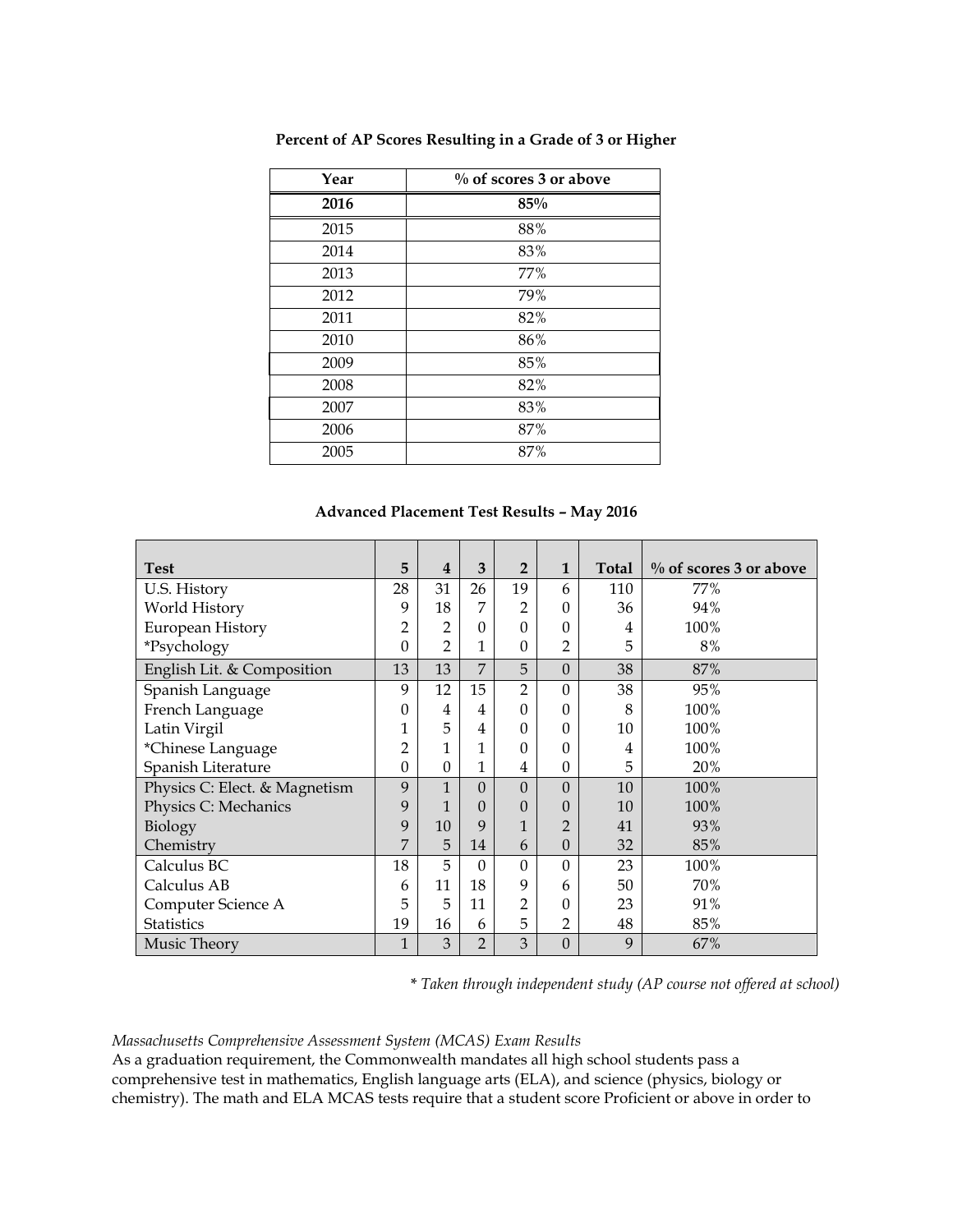graduate. The science MCAS requires that a student score Needs Improvement or above to graduate. In English language arts, 100 percent of the students scored proficient or above. Relative to the prior year, the difference was moving students from the Needs Improvement category to the Proficient category. The same percentage of students scored Advanced, which was 77 percent. In Mathematics, 80 percent of all students scored Advanced, a 1 percent difference from the 2015 results. This improvement was made by a shift in the percent of students scoring Proficient. The percent of students in the Needs Improvement category remained the same at 3 percent. In Science (physics), the percent of students scoring Advanced was lower than in 2015, which was 37 percent in 2016 as compared to 49 percent in 2015. A greater percentage of students scored Proficient at 43 percent and Needs Improvement at 19 percent in 2016 than in 2015, which was 35 percent and 14 percent, respectively. Data analysis and research continues to understand this difference.

|                     | Advanced  | Proficient | Needs Improvement | Fail     |
|---------------------|-----------|------------|-------------------|----------|
| ELA                 | 145 (77%) | 41 (22%)   | $2(1\%)$          | $0(0\%)$ |
| Math                | 149 (79%) | 35 (19%)   | 5(3%)             | $0(0\%)$ |
| Science (physics)   | 71 (49%)  | 51 (35%)   | 21 (14%)          | 3(2%)    |
| Science (biology)   |           |            |                   | 0        |
| Science (chemistry) |           |            |                   |          |

#### **MCAS Data 2015**

#### **MCAS Data 2016**

|                     | Advanced  | Proficient | Needs Improvement | Fail     |
|---------------------|-----------|------------|-------------------|----------|
| ELA                 | 110 (77%) | 33 $(23%)$ | $0(0\%)$          | $0(0\%)$ |
| Math                | 114 (80%) | 24 (17%)   | 5(3%)             | $0(0\%)$ |
| Science (physics)   | 74 (37%)  | 86 (43%)   | 37 (19%)          | $2(1\%)$ |
| Science (biology)   |           |            |                   |          |
| Science (chemistry) |           |            |                   |          |

#### *Student Engagement*

In addition to data, the School Committee looks at the level of student engagement when evaluating the success of the High School. The Weston community is dedicated to offering varied and numerous opportunities for student leadership, volunteerism, and building connections. Our students are committed to athletics, music, theater, clubs, and community service.

Thousands of dollars were raised by our high school students for a variety of causes, including cancer awareness, combating poverty and illiteracy, and supporting children with cognitive and physical disabilities. More specifically, going into its fourth year, Weston High School's Dana Farber Jimmy Fund Club raised over \$1,000 with its "Football for Fighters" flag football tournament. This same club has raised over \$10,000 over the past three years with the mini-golf family event, "Putting for Patients." With over 200 volunteers at Pumpkin Fest and more than 30 on the planning committee, the team hosted over 500 guests at the Town Green, and students raised \$26,000 for Camp Sunshine.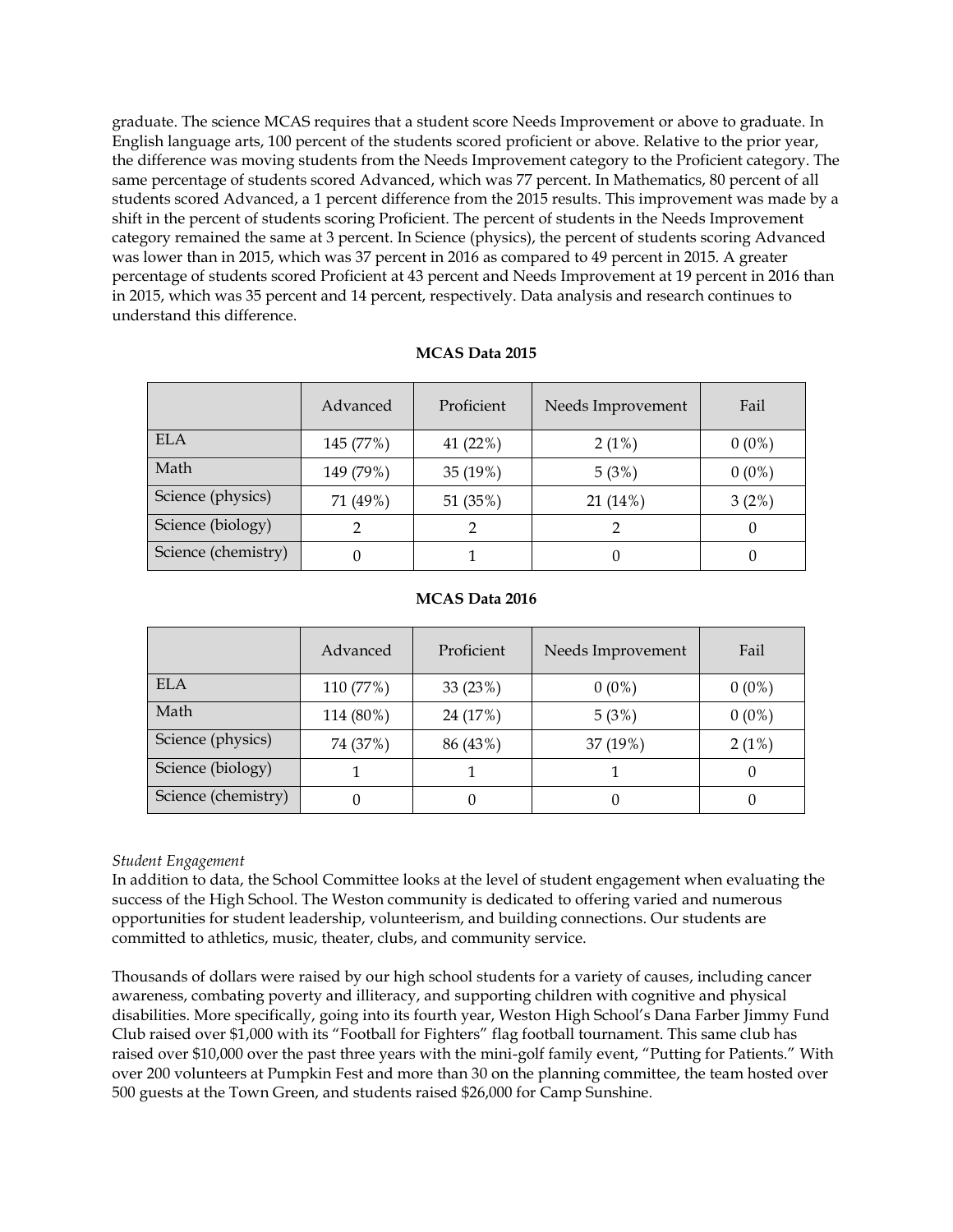Weston High School offers an activity block once a week during the school day, it is built into the 40 block, 8-day rotation. This allows a significant percentage of our students to participate in clubs and still join a sport team, have a role on the stage, or work after school. This model has an impact to the budget; but it also provides students with the time and opportunity to be engaged, exhibit leadership, and make positive choices. These traits are hallmarks of a successful school district.

|                            | 2015<br>2016 | 2014<br>2015 | 2013<br>2014 | 2012<br>2013 | 2011<br>2012 | Comments                                                 |
|----------------------------|--------------|--------------|--------------|--------------|--------------|----------------------------------------------------------|
| Number of Active<br>Clubs  | 68           | 70           | 61           | 59           | 58           | Club proposals taken<br>September-April                  |
| Number of New<br>Proposals | 6            | 10           | 11           | 6            | 5            | Ongoing                                                  |
| Number of<br>Participants  | $*1,775$     | $*1,738$     | $*2,058$     | 1,374        | 1,401        | Fall numbers may vary<br>slightly from spring<br>numbers |

# **Extra-Curricular Participation at Weston High School**

# **Athletic Participation at Weston High School**

|        | 2016     | 2015     | 2014     | 2013     | 2012   |
|--------|----------|----------|----------|----------|--------|
| Fall   | 380      | 398      | 403      | 418      | 380    |
| Winter | 341      | 321      | 353      | 367      | 329    |
| Spring | 385      | 348      | 404      | 397      | 361    |
| Total  | $1,106*$ | $1,067*$ | $1,160*$ | $1,182*$ | $969*$ |

\**Numbers exceeds population due to duplicate membership in more than one sport*

Many of the High School athletic teams had a successful season. Weston High School athletes won two state championships and six Dual County League (DCL) championships. Some notable achievements are:

- Golf Division 3 State Champions
- Girls Volleyball DCL Small Champions
- Field Hockey DCL Small Champions
- Girls Soccer DCL Small Champions
- Boys Swim/Dive Division 2 State Champions
- "W-Day" Champions (v. Wayland)
- Boys Lacrosse DCL Champions
- Girls Lacrosse DCL Champions

## The Weston Education Enrichment Fund Committee (WEEFC)

WEEFC raised \$283,623 during the 2015-2016 academic year, an 8.7 percent decrease from the previous year. As of June 1, 2016, WEEFC awarded 79 grants totaling \$216,789. Both the number of grants approved and the funds spent declined from the 2014-2015 school year. Although overall donations ended slightly lower than expected with an average donation amount per family lower in fiscal year 2016 compared to fiscal 2015 (\$668 and \$766, respectively), the number of donors increased to 327 from 304.

Despite the decline in funding and grants awarded, WEEFC continues to play a significant role in our schools. Grants benefitted students in virtually every area of the curriculum. Some grants were recurring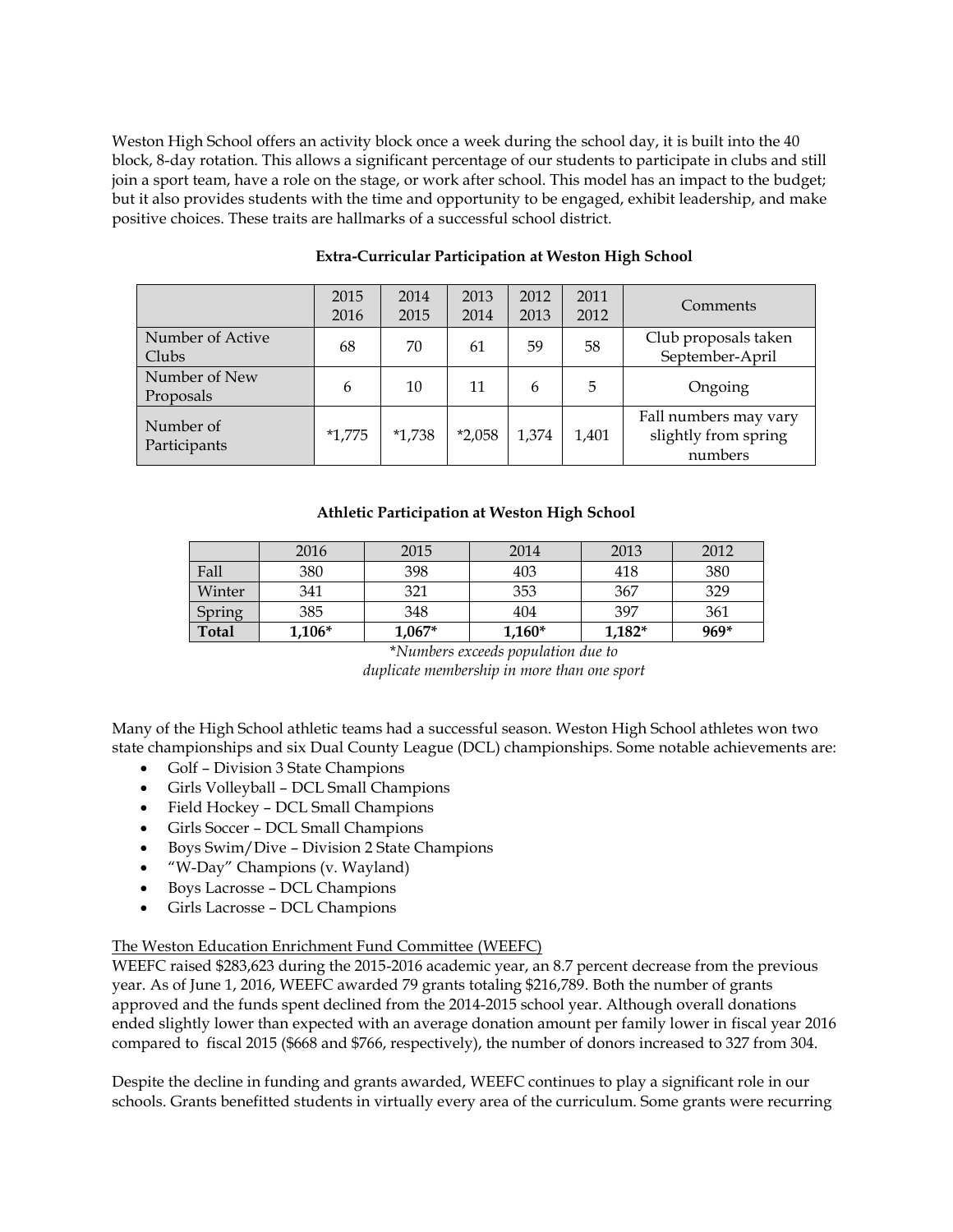such as Creative Arts (visiting authors and illustrators), Career Day, and Land's Sake Farm; and others were new. Some of these new experiences included partnerships with the Elm Bank Horticultural Center and Drumlin Farm, a visiting world renowned photojournalist at the High School, and a comic book artist at the Middle School. WEEFC continued to sponsor Inspiration Grants, an invitation to faculty to think creatively about curriculum enrichment. Faculty members were given the opportunity to submit proposals for new in-classroom programs for an amount up to \$25,000. Submissions were received from three faculty and administrator teams at the elementary and secondary level. Three Inspiration Grants were awarded: 1) Computer Lab 2.0 – The Creation of Woodland School iLab, submitted by Jen Faber, Lucille Beeth, Kate Benson, Susan Cohen, Susan Erickson, and Krista Thorne; 2) Enhancing the Math Curriculum to Foster Student Engagement and Collaboration – Andrew Kerwin, Annie Mazer, and Dave Poras; and 3) Amy Potter Center/Middle School Lobby: An Expressive and Creative Playground – Aidan O'Hara, Abe Mills, Margaret Burns, Rebecca Kowalski, and Jonathan Dietz.

After 30 years, WEEFC continues to bring unique and innovative programming to our classrooms and our students.

#### Retirements

The School Committee wishes to recognize the following employees who retired from Weston Public Schools during the 2015-2016 academic year. We wish them well in retirement and express our deepest gratitude for their years of dedication to the Weston Public Schools community.

#### **Retired School Personnel 2016**

| Faculty/Staff    | Department                             | <b>Building</b> |
|------------------|----------------------------------------|-----------------|
| Frederick Blake  | Head Custodian                         | Field School    |
| Debbie Blanchard | Kindergarten Teacher                   | Country Sch     |
| Rita Comtois     | Psychologist                           | High School     |
| Jonathan Dietz   | <b>Technology Education</b>            | Middle Schc     |
| Jane Dolan       | Grade One Teacher                      | Country Sch     |
| Martha Dowd      | Preschool Instructional Aide           | Country Sch     |
| Margaret Irwin   | Home Economics Teacher                 | High School     |
| Peter Kidwell    | Computer Specialist                    | Middle Schc     |
| Lucy Leyland     | Art Teacher                            | Field School    |
| Carol Neville    | <b>Information Systems Coordinator</b> | Case House      |

**Faculty/Staff Department Building** Field School Country School High School Middle School Country School Country School High School Middle School

The School Committee recognizes the need to be good stewards of our public schools. We will continue to make decisions that support excellence in the classroom, advance civic responsibility, and inspire life-long learning. The School Committee is acutely aware of the budgetary pressures and the demographics of our town. We are grateful for the support and will continue to demonstrate responsible decision-making.

2016 Weston School Committee *Elected by the voters* Ms. Danielle Black, Chair 2017 Mr. John Henry 2018 Dr. Edward E. Heller, Vice Chair 2019 Dr. Sanjay Saini 2019 Mr. Alex Cobb 2018

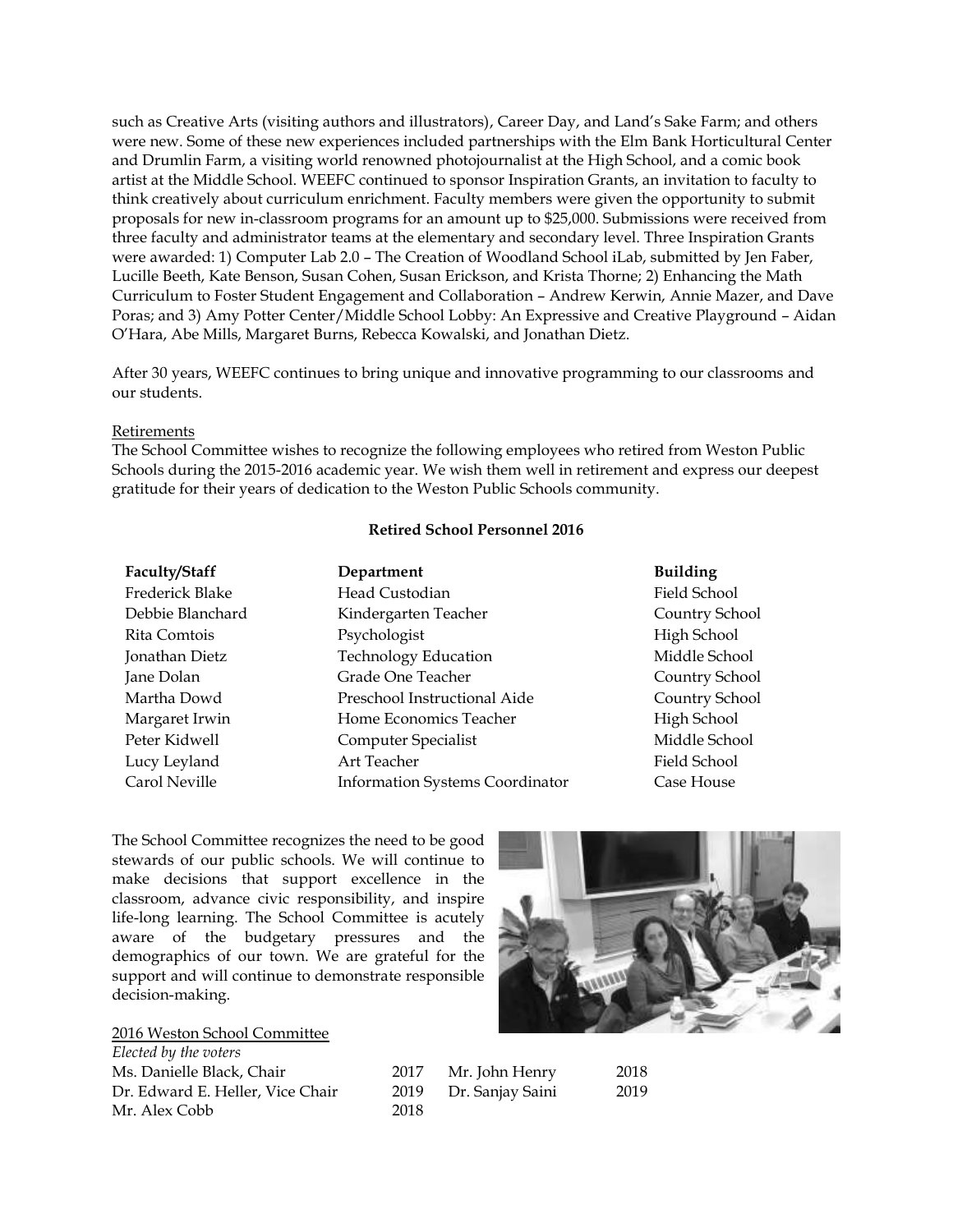# **REPORT OF THE MINUTEMAN HIGH SCHOOL**

# New School Building Project Advances

Major milestones towards construction in 2016:

- January  $27<sup>th</sup>$  The Massachusetts School Building Authority voted unanimously to pay up to \$44,139,213 for a new school
- March 11<sup>th</sup> The Commissioner of Elementary and Secondary Education approved a revised Minuteman Regional Agreement that had been previously approved by all 16 member towns
- March 15<sup>th</sup> The Minuteman School Committee voted to approve \$144.9 million in bonding for a new school under M.G.L. Chapter 71, Section 16(d). This method requires all member towns to either approve the bonding (or not disapprove it) at Town Meetings
- April-May 15 of the District's 16 member towns voted to approve the bonding or take no action, a decision which is deemed approval. All votes were by overwhelming margins, several of them unanimous. Five towns made their Town Meeting approval contingent on a later debt exclusion vote by their town. All five of the debt exclusion votes later passed by wide margins
- $\bullet$  May  $4<sup>th</sup>$  Belmont rejected bonding for the Minuteman project, effectively blocking the project. It was the only town to vote against
- June 27th The Minuteman School Committee voted 12-1 to issue \$144.9 million in debt for construction of a new school pursuant to M.G.L Chapter 71, Section 16(n), which requires approval at a district-wide referendum
- $\bullet$  September 20<sup>th</sup> District voters approved funding for a new school in a district-wide referendum
- December  $13<sup>th</sup>$  The District School Committee voted 14-0 to enter into a Project Funding Agreement with the Massachusetts School Building Authority and to approve the sale of \$8 million in bond anticipation notes for the project

## State Approves Changes in Governing Agreement

In the spring of 2016, the state's Commissioner of Elementary and Secondary Education approved revisions in the Regional Agreement that governs the operations of the Minuteman District. Many town leaders had said that approval of a new Regional Agreement was critical to the ultimate success of the Minuteman building project. Weston's Board of Selectmen called a Special Town Meeting for February 8<sup>th</sup> in order to vote upon the new agreement.

The new Minuteman Regional Agreement creates a four-year rolling average for the assessment of operating costs, gives larger towns more of a say in some school committee decisions, eliminates the fivestudent minimum charged to member towns for capital costs, and requires out-of-district communities to help pay for their share of capital costs of a new building. The new Regional Agreement also allowed several towns, most of which send few students to Minuteman, an option to withdraw from the District. Town Meetings in Boxborough, Carlisle, Lincoln, Sudbury, Wayland, and Weston voted to exercise that option. The departing towns will leave June 30, 2017.

Weston has traditionally sent two to three students annually to Minuteman and the new agreement was financially disadvantageous to the Town. Weston will have the option to send students as an out-ofdistrict town, if space permits, or to other area vocational schools. The cost would be less and Weston will not be responsible for debt incurred by Minuteman after December 10, 2015, including any debt for the new school facility.

## Special District-wide Election

On September 20th, voters in the Minuteman Regional School District approved funding for a new \$144.9 million Minuteman High School. The final, certified tally was 12,160 in favor, 69.47 percent, and 5,321 opposed, 30.4 percent. Since Weston's withdrawal from the district is not effective until 2017, a Special Election was held at Town Hall. District-wide voter turnout was 9.78 percent. The September 20 district